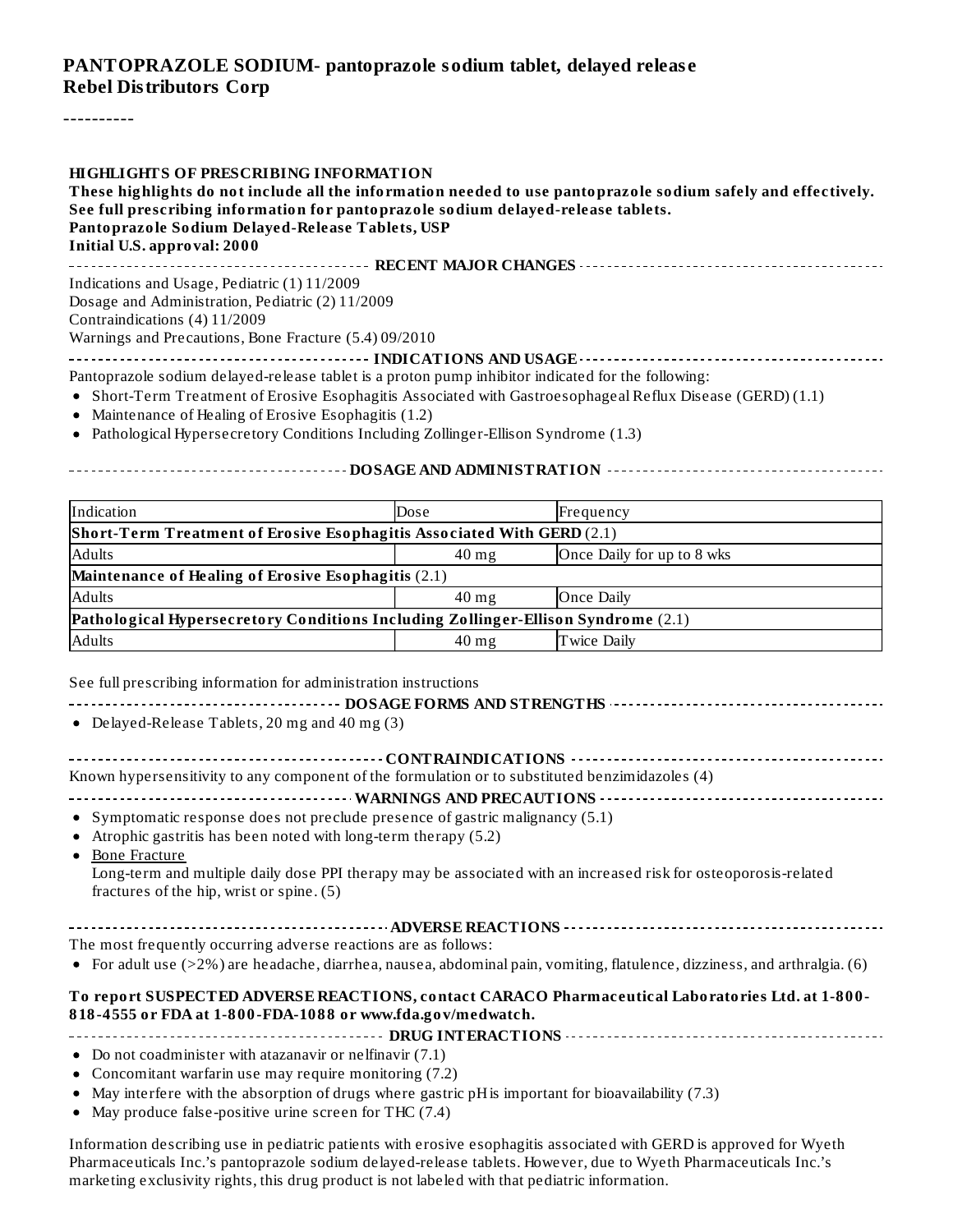#### **FULL PRESCRIBING INFORMATION: CONTENTS\* 1 INDICATIONS AND USAGE** 1.1 Short-Term Treatment of Erosive Esophagitis Associated With Gastroesophageal Reflux Disease (GERD) 1.2 Maintenance of Healing of Erosive Esophagitis 1.3 Pathological Hypersecretory Conditions Including Zollinger-Ellison Syndrome **2 DOSAGE AND ADMINISTRATION** 2.1 Recommended Dosing Schedule 2.2 Administration Instructions **3 DOSAGE FORMS AND STRENGTHS 4 CONTRAINDICATIONS 5 WARNINGS AND PRECAUTIONS** 5.1 Concurrent Gastric Malignancy 5.2 Atrophic Gastritis 5.3 Cyanocobalamin (Vitamin B-12) Deficiency 5.4 Bone Fracture 5.5 Tumorigenicity 5.6 Interference with Urine Screen for THC **6 ADVERSE REACTIONS** 6.1 Clinical Trial Experience 6.2 Postmarketing Experience **7 DRUG INTERACTIONS** 7.1 Interference with Antiretroviral Therapy 7.2 Coumarin Anticoagulants 7.3 Drugs for Which Gastric pH Can Affect Bioavailability 7.4 False Positive Urine Tests for THC **8 USE IN SPECIFIC POPULATIONS** 8.1 Pregnancy 8.3 Nursing Mothers 8.4 Pediatric Use 8.5 Geriatric Use 8.6 Gender 8.7 Patients with Hepatic Impairment **10 OVERDOSAGE 11 DESCRIPTION 12 CLINICAL PHARMACOLOGY** 12.1 Mechanism of Action 12.2 Pharmacodynamics 12.3 Pharmacokinetics 12.4 Pharmacogenomics **13 NONCLINICAL TOXICOLOGY** 13.1 Carcinogenesis, Mutagenesis, Impairment of Fertility 13.2 Animal Toxicology and/or Pharmacology **14 CLINICAL STUDIES**

14.1 Erosive Esophagitis (EE) Associated with Gastroesophageal Reflux Disease (GERD)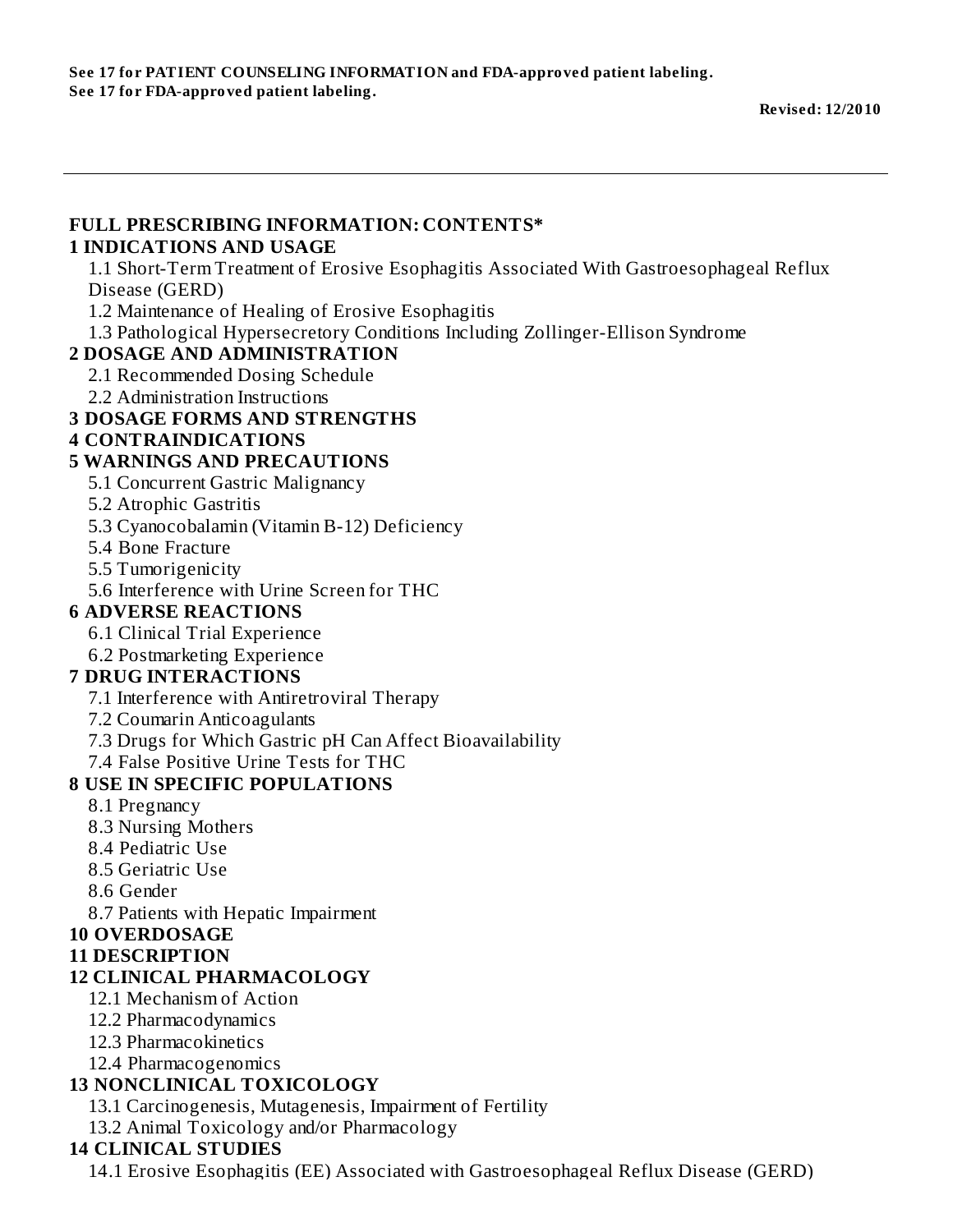14.2 Long-Term Maintenance of Healing of Erosive Esophagitis

14.3 Pathological Hypersecretory Conditions Including Zollinger-Ellison Syndrome

### **16 HOW SUPPLIED/STORAGE AND HANDLING**

\* Sections or subsections omitted from the full prescribing information are not listed.

#### **FULL PRESCRIBING INFORMATION**

#### **1 INDICATIONS AND USAGE**

Pantoprazole sodium delayed-release tablets are indicated for:

#### **1.1 Short-Term Treatment of Erosive Esophagitis Associated With Gastroesophageal Reflux Dis eas e (GERD)**

Pantoprazole sodium delayed-release tablets are indicated in adults for the short-term treatment (up to 8 weeks) in the healing and symptomatic relief of erosive esophagitis. For those adult patients who have not healed after 8 weeks of treatment, an additional 8-week course of pantoprazole sodium delayedrelease tablets may be considered. Safety of treatment beyond 8 weeks in pediatric patients has not been established.

Pediatric indication and usage information in pediatric patients ages five years and older with erosive esophagitis associated with GERD is approved for Wyeth Pharmaceuticals Inc.'s pantoprazole sodium delayed-release tablets. However, due to Wyeth Pharmaceuticals Inc.'s marketing exclusivity rights, this drug product is not labeled with that pediatric information.

#### **1.2 Maintenance of Healing of Erosive Esophagitis**

Pantoprazole sodium delayed-release tablets are indicated for maintenance of healing of erosive esophagitis and reduction in relapse rates of daytime and nighttime heartburn symptoms in adult patients with GERD. Controlled studies did not extend beyond 12 months.

#### **1.3 Pathological Hypers ecretory Conditions Including Zollinger-Ellison Syndrome**

Pantoprazole sodium delayed-release tablets are indicated for the long-term treatment of pathological hypersecretory conditions, including Zollinger-Ellison syndrome.

### **2 DOSAGE AND ADMINISTRATION**

### **2.1 Recommended Dosing Schedule**

Pantoprazole sodium is supplied as delayed-release tablets. The recommended dosages are outlined in Table 1.

#### **Table 1: Recommended Dosing Schedule for Pantoprazole Sodium Delayed-Releas e Tablets**

| Indication                                                                  | Dose            | Frequency                                 |  |  |
|-----------------------------------------------------------------------------|-----------------|-------------------------------------------|--|--|
| <b>Short-Term Treatment of Erosive Esophagitis Associated With GERD</b>     |                 |                                           |  |  |
| Adults                                                                      | $40 \text{ mg}$ | Once daily for up to 8 weeks <sup>*</sup> |  |  |
| Maintenance of Healing of Erosive Esophagitis                               |                 |                                           |  |  |
| <b>Adults</b>                                                               | $40 \text{ mg}$ | Once daily                                |  |  |
| Dathological Hypercearctory Conditions Including Zellinger Fllicen Syndrome |                 |                                           |  |  |

**Pathological Hypers ecretory Conditions Including Zollinger-Ellison Syndrome**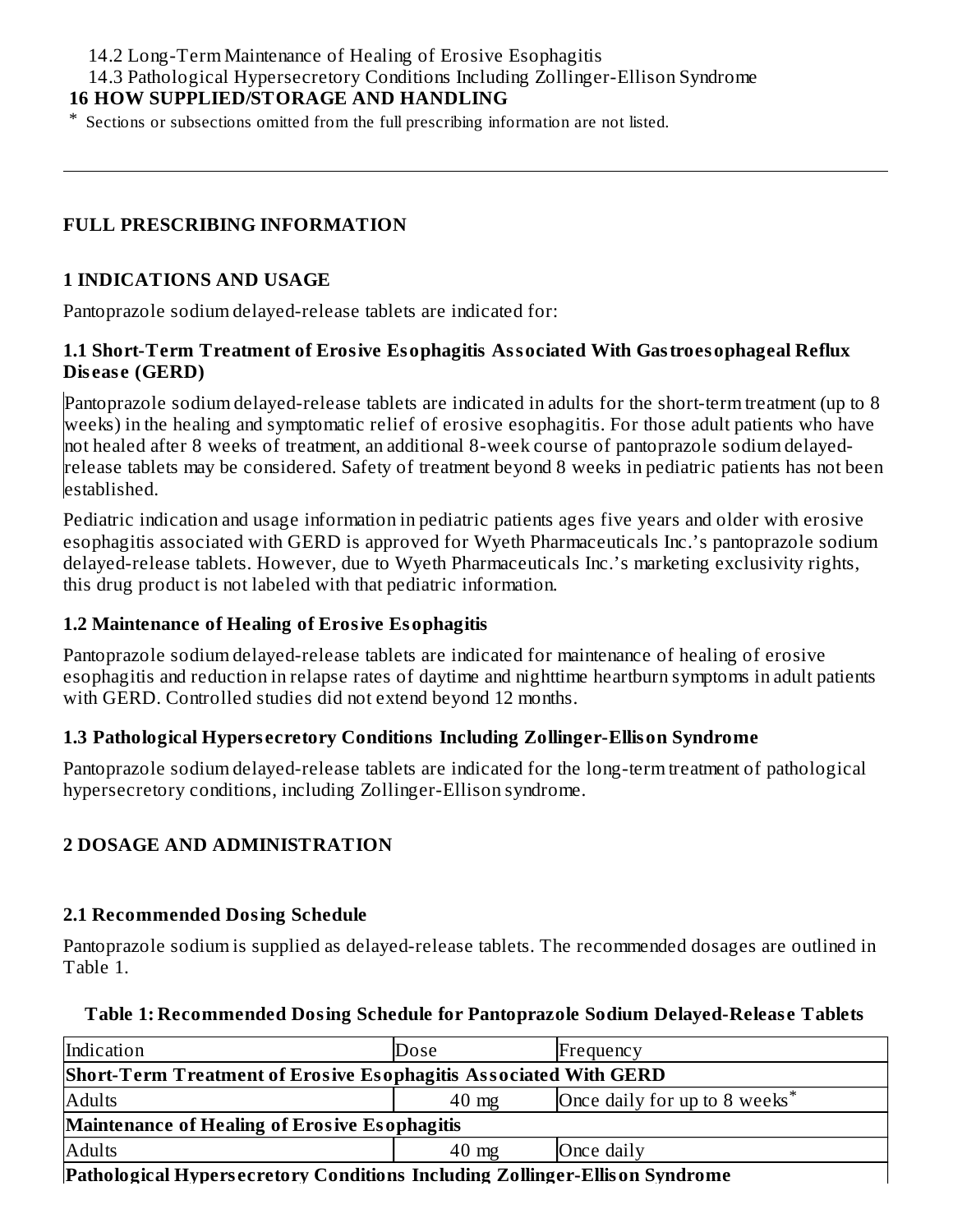| <b>Adults</b>                                                                                                                                                               | $40 \text{ mg}$ | Twice daily <sup>†</sup> |  |  |
|-----------------------------------------------------------------------------------------------------------------------------------------------------------------------------|-----------------|--------------------------|--|--|
| For adult patients who have not healed after 8 weeks of treatment, an additional 8-week course of pantoprazole<br>sodium delayed-release tablets may be considered.         |                 |                          |  |  |
| Dosage regimens should be adjusted to individual patient needs and should continue for as long as clinically<br>indicated. Doses up to 240 mg daily have been administered. |                 |                          |  |  |

Pediatric dosing information in pediatric patients ages five years and older with erosive esophagitis associated with GERD is approved for Wyeth Pharmaceuticals Inc.'s pantoprazole sodium delayedrelease tablets. However, due to Wyeth Pharmaceuticals Inc.'s marketing exclusivity rights, this drug product is not labeled with that pediatric information.

#### **2.2 Administration Instructions**

Directions for method of administration for each dosage form are presented in Table 2.

#### **Table 2: Administration Instructions**

| Formulation                                                                                                                            | Route | Instructions <sup>*</sup>             |  |  |
|----------------------------------------------------------------------------------------------------------------------------------------|-------|---------------------------------------|--|--|
| Delayed-Release Tablets                                                                                                                | Oral  | Swallowed whole, with or without food |  |  |
| <sup>*</sup> Patients should be cautioned that pantoprazole sodium delayed-release tablets should not be split, chewed, or<br>crushed. |       |                                       |  |  |

Pantoprazole sodium delayed-release tablets should be swallowed whole, with or without food in the stomach. If patients are unable to swallow a 40 mg tablet, two 20 mg tablets may be taken. Concomitant administration of antacids does not affect the absorption of pantoprazole sodium delayed-release tablets.

#### **3 DOSAGE FORMS AND STRENGTHS**

- 40 mg, yellow round biconvex tablets imprinted with '124' (black ink) on one side
- 20 mg, yellow round biconvex tablets imprinted with '144' (black ink) on one side

### **4 CONTRAINDICATIONS**

• Pantoprazole sodium delayed-release tablets are contraindicated in patients with known hypersensitivity to any component of the formulation [*see Description (11)*] or any substituted benzimidazole.

### **5 WARNINGS AND PRECAUTIONS**

#### **5.1 Concurrent Gastric Malignancy**

Symptomatic response to therapy with pantoprazole does not preclude the presence of gastric malignancy.

### **5.2 Atrophic Gastritis**

Atrophic gastritis has been noted occasionally in gastric corpus biopsies from patients treated longterm with pantoprazole, particularly in patients who were *H. pylori* positive.

### **5.3 Cyanocobalamin (Vitamin B-12) Deficiency**

Generally, daily treatment with any acid-suppressing medications over a long period of time (e.g., longer than 3 years) may lead to malabsorption of cyanocobalamin (Vitamin B-12) caused by hypo- or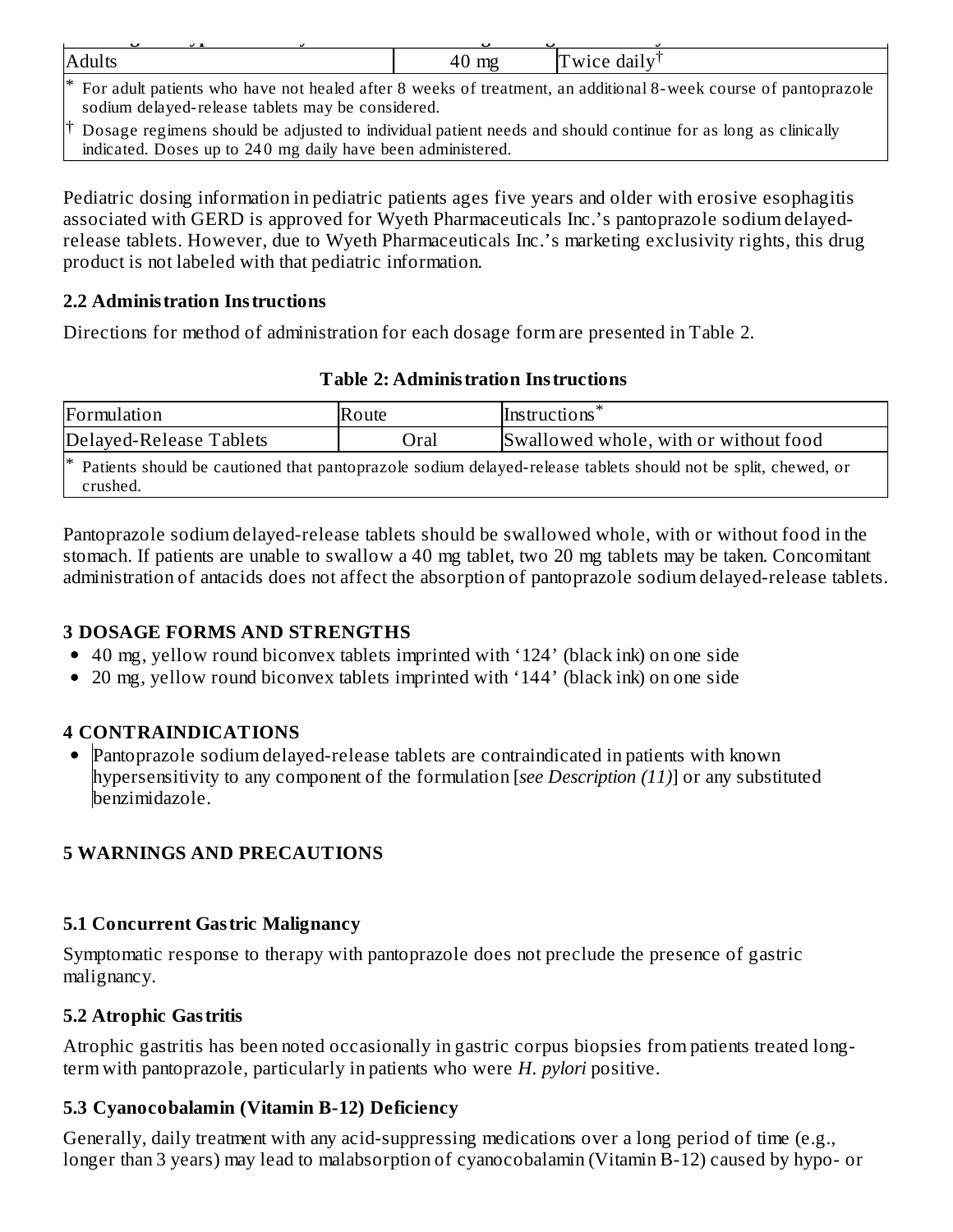achlorhydria. Rare reports of cyanocobalamin deficiency occurring with acid-suppressing therapy have been reported in the literature. This diagnosis should be considered if clinical symptoms consistent with cyanocobalamin deficiency are observed.

### **5.4 Bone Fracture**

Several published observational studies suggest that proton pump inhibitor (PPI) therapy may be associated with an increased risk for osteoporosis-related fractures of the hip, wrist, or spine. The risk of fracture was increased in patients who received high-dose, defined as multiple daily doses, and long-term PPI therapy (a year or longer). Patients should use the lowest dose and shortest duration of PPI therapy appropriate to the condition being treated. Patients at risk for osteoporosis-related fractures should be managed according to established treatment guidelines [*see Dosage and Administration (2) and Adverse Reactions (6.2)*].

### **5.5 Tumorigenicity**

Due to the chronic nature of GERD, there may be a potential for prolonged administration of pantoprazole. In long-term rodent studies, pantoprazole was carcinogenic and caused rare types of gastrointestinal tumors. The relevance of these findings to tumor development in humans is unknown [*see Nonclinical Toxicology (13.1)*].

### **5.6 Interference with Urine Screen for THC**

See *Drug Interactions (7.4)*.

### **6 ADVERSE REACTIONS**

### **6.1 Clinical Trial Experience**

Because clinical trials are conducted under widely varying conditions, adverse reaction rates observed in the clinical trials of a drug cannot be directly compared to rates in the clinical trials of another drug and may not reflect the rates observed in clinical practice.

**Adults** 

Safety in nine randomized comparative U.S. clinical trials in patients with GERD included 1,473 patients on oral pantoprazole (20 mg or 40 mg), 299 patients on an  $\rm{H}_{2}$ -receptor antagonist, 46 patients on another proton pump inhibitor, and 82 patients on placebo. The most frequently occurring adverse reactions are listed in Table 3.

|                  | Pantoprazole<br>$(n=1473)$<br>$\%$ | Comparators<br>$(n=345)$<br>% | Placebo<br>$(n=82)$<br>$\%$ |
|------------------|------------------------------------|-------------------------------|-----------------------------|
| Headache         | 12.2                               | 12.8                          | 8.5                         |
| Diarrhea         | 8.8                                | 9.6                           | 4.9                         |
| Nausea           | 7                                  | 5.2                           | 9.8                         |
| Abdominal pain   | 6.2                                | 4.1                           | 6.1                         |
| Vomiting         | 4.3                                | 3.5                           | 2.4                         |
| Flatulence       | 3.9                                | 2.9                           | 3.7                         |
| <b>Dizziness</b> | 3                                  | 2.9                           | 1.2                         |
| Arthralgia       | 2.8                                | 1.4                           | 1.2                         |

#### **Table 3: Advers e Reactions Reported in Clinical Trials of Adult Patients with GERD at a Frequency of > 2%**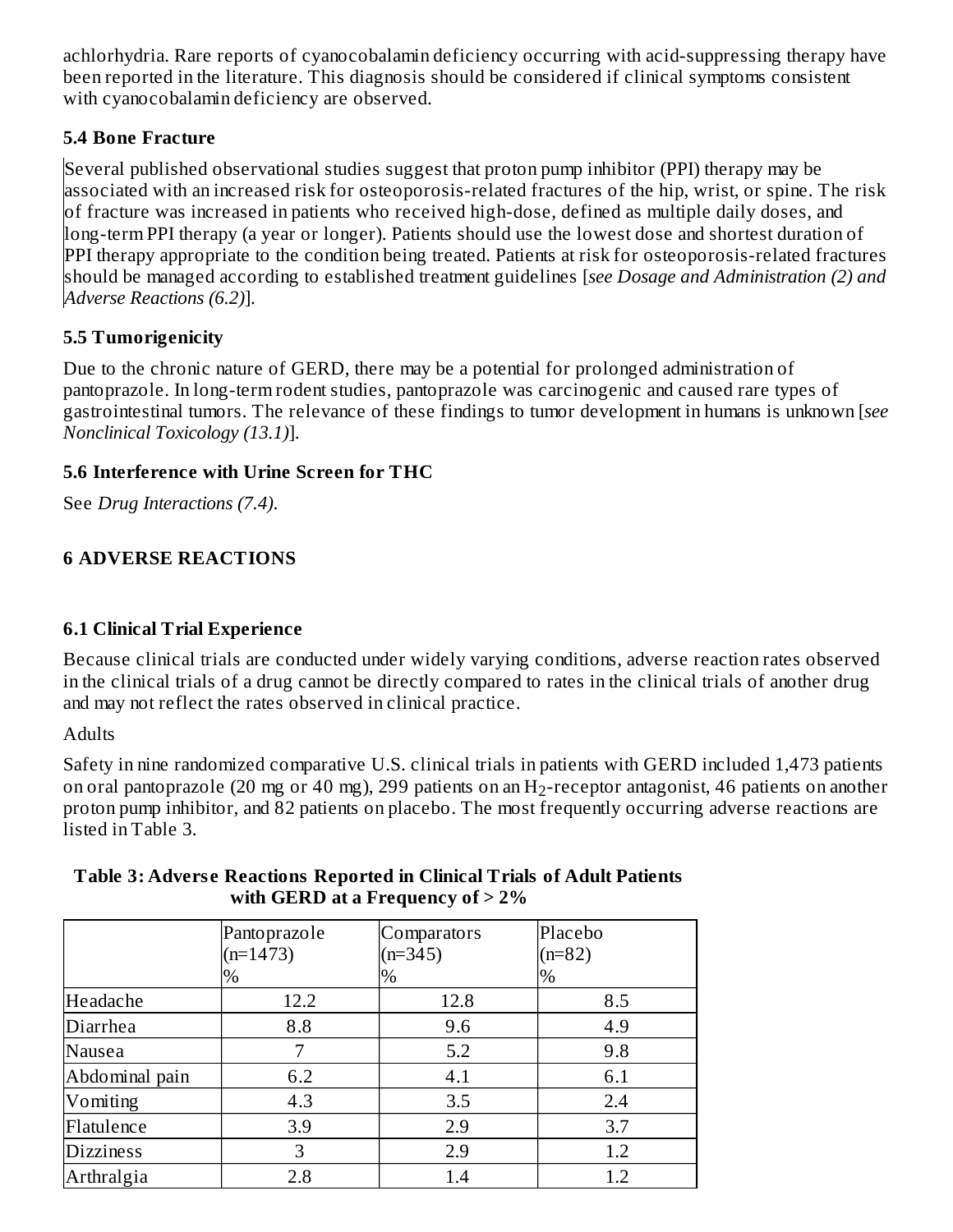Additional adverse reactions that were reported for pantoprazole in clinical trials with a frequency of  $\leq$ 2% are listed below by body system:

Body as a Whole: allergic reaction, pyrexia, photosensitivity reaction, facial edema

Gastrointestinal: constipation, dry mouth, hepatitis

Hematologic: leukopenia, thrombocytopenia

Metabolic/Nutritional: elevated CK (creatine kinase), generalized edema, elevated triglycerides, liver enzymes elevated

Musculoskeletal: myalgia

Nervous: depression, vertigo

Skin and Appendages: urticaria, rash, pruritus

Special Senses: blurred vision

Pediatric Patients

Adverse reaction information in pediatric patients with erosive esophagitis associated with GERD is approved for Wyeth Pharmaceuticals Inc.'s pantoprazole sodium delayed-release tablets. However, due to Wyeth Pharmaceuticals Inc.'s marketing exclusivity rights, this drug product is not labeled with that pediatric information.

Zollinger-Ellison Syndrome

In clinical studies of Zollinger-Ellison Syndrome, adverse reactions reported in 35 patients taking pantoprazole 80 mg/day to 240 mg/day for up to 2 years were similar to those reported in adult patients with GERD.

### **6.2 Postmarketing Experience**

The following adverse reactions have been identified during postapproval use of pantoprazole. Because these reactions are reported voluntarily from a population of uncertain size, it is not always possible to reliably estimate their frequency or establish a causal relationship to drug exposure.

These adverse reactions are listed below by body system:

Immune System Disorders: anaphylaxis (including anaphylactic shock)

Skin and Subcutaneous Tissue Disorders: severe dermatologic reactions (some fatal), including erythema multiforme, Stevens-Johnson syndrome, and toxic epidermal necrolysis (TEN, some fatal), and angioedema (Quincke's edema)

Musculoskeletal and Connective Tissue Disorders: rhabdomyolysis, bone fracture

Renal and Urinary Disorders: interstitial nephritis

Hepatobiliary Disorders: hepatocellular damage leading to jaundice and hepatic failure

Psychiatric Disorders: hallucination, confusion

## **7 DRUG INTERACTIONS**

# **7.1 Interference with Antiretroviral Therapy**

Concomitant use of atazanavir or nelfinavir with proton pump inhibitors is not recommended. Coadministration of atazanavir or nelfinavir with proton pump inhibitors is expected to substantially decrease atazanavir or nelfinavir plasma concentrations and may result in a loss of therapeutic effect and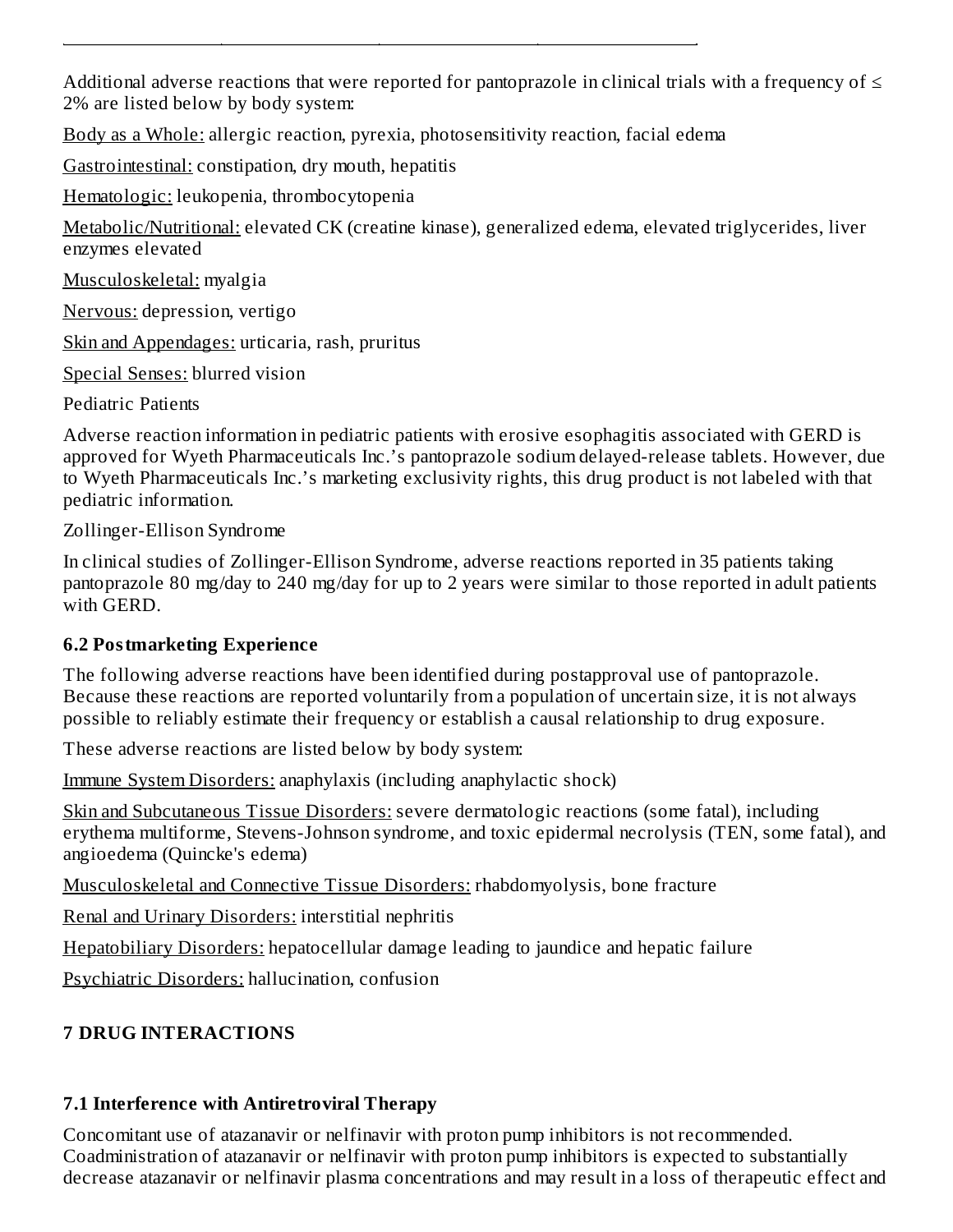development of drug resistance.

### **7.2 Coumarin Anticoagulants**

There have been postmarketing reports of increased INR and prothrombin time in patients receiving proton pump inhibitors, including pantoprazole, and warfarin concomitantly. Increases in INR and prothrombin time may lead to abnormal bleeding and even death. Patients treated with proton pump inhibitors and warfarin concomitantly should be monitored for increases in INR and prothrombin time.

### **7.3 Drugs for Which Gastric pH Can Affect Bioavailability**

Pantoprazole causes long-lasting inhibition of gastric acid secretion. Therefore, pantoprazole may interfere with absorption of drugs where gastric pH is an important determinant of their bioavailability (e.g., ketoconazole, ampicillin esters, and iron salts).

### **7.4 Fals e Positive Urine Tests for THC**

There have been reports of false positive urine screening tests for tetrahydrocannabinol (THC) in patients receiving proton pump inhibitors. An alternative confirmatory method should be considered to verify positive results.

### **8 USE IN SPECIFIC POPULATIONS**

### **8.1 Pregnancy**

Teratogenic Effects

### *Pregnancy Category B*

Reproduction studies have been performed in rats at oral doses up to 88 times the recommended human dose and in rabbits at oral doses up to 16 times the recommended human dose and have revealed no evidence of impaired fertility or harm to the fetus due to pantoprazole. There are, however, no adequate and well-controlled studies in pregnant women. Because animal reproduction studies are not always predictive of human response, this drug should be used during pregnancy only if clearly needed [*see Nonclinical Toxicology (13.2)*].

### **8.3 Nursing Mothers**

Pantoprazole and its metabolites are excreted in the milk of rats. Pantoprazole excretion in human milk has been detected in a study of a single nursing mother after a single 40 mg oral dose. The clinical relevance of this finding is not known. Many drugs which are excreted in human milk have a potential for serious adverse reactions in nursing infants. Based on the potential for tumorigenicity shown for pantoprazole in rodent carcinogenicity studies, a decision should be made whether to discontinue nursing or to discontinue the drug, taking into account the benefit of the drug to the mother.

### **8.4 Pediatric Us e**

The effectiveness of pantoprazole for treating symptomatic GERD in pediatric patients has not been established.

Information describing use in pediatric patients with erosive esophagitis associated with GERD is approved for Wyeth Pharmaceuticals Inc.'s pantoprazole sodium delayed-release tablets. However, due to Wyeth Pharmaceuticals Inc.'s marketing exclusivity rights, this drug product is not labeled with that pediatric information.

### **8.5 Geriatric Us e**

In short-term U.S. clinical trials, erosive esophagitis healing rates in the 107 elderly patients ( $\geq 65$ )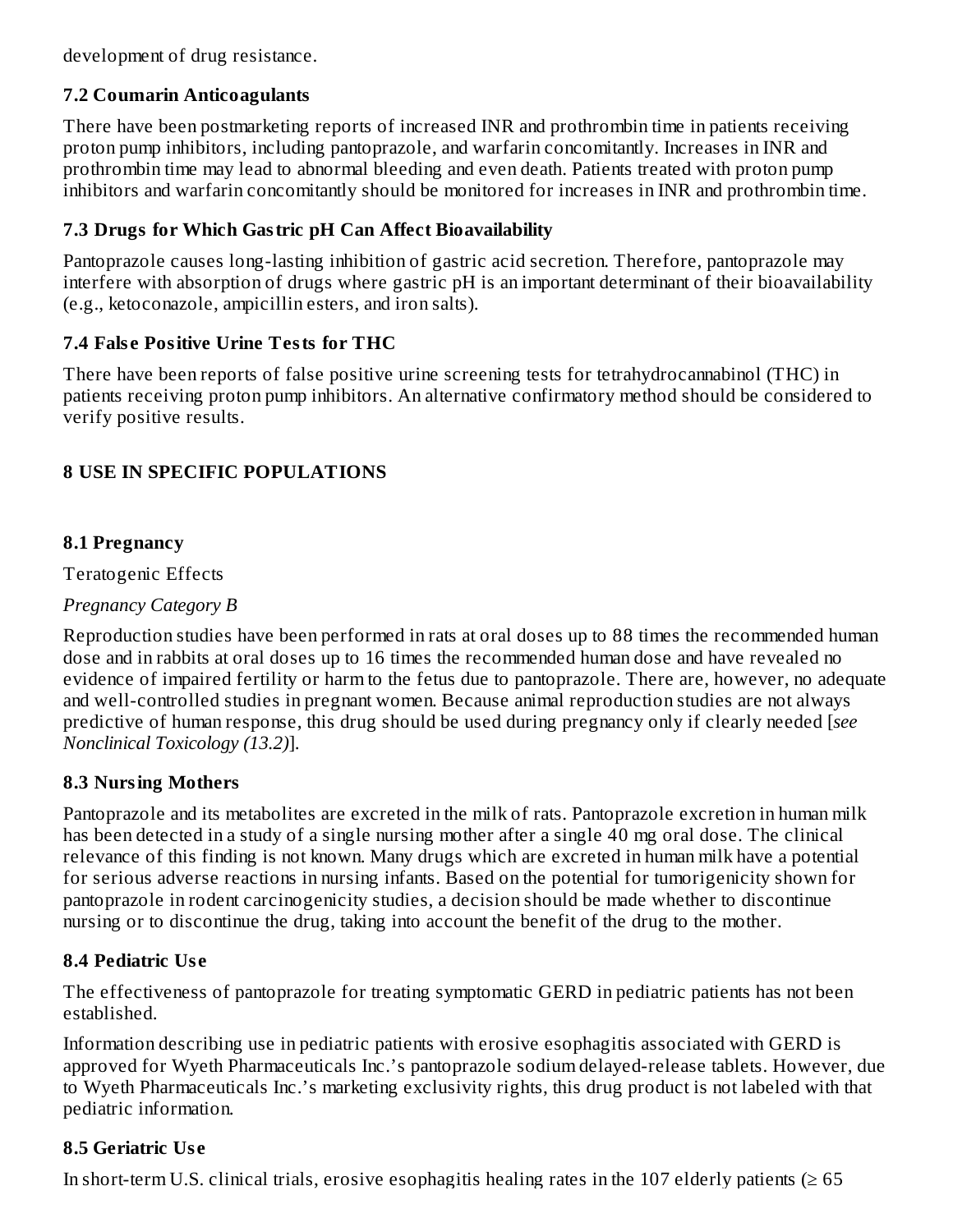In short-term U.S. clinical trials, erosive esophagitis healing rates in the 107 elderly patients (≥ 65 years old) treated with pantoprazole sodium delayed-release tablets were similar to those found in patients under the age of 65. The incidence rates of adverse reactions and laboratory abnormalities in patients aged 65 years and older were similar to those associated with patients younger than 65 years of age.

### **8.6 Gender**

Erosive esophagitis healing rates in the 221 women treated with pantoprazole sodium delayed-release tablets in U.S. clinical trials were similar to those found in men. In the 122 women treated long-term with pantoprazole 40 mg or 20 mg, healing was maintained at a rate similar to that in men. The incidence rates of adverse reactions were also similar for men and women.

### **8.7 Patients with Hepatic Impairment**

Doses higher than 40 mg/day have not been studied in patients with hepatic impairment [*see Clinical Pharmacology (12.3)*].

### **10 OVERDOSAGE**

Experience in patients taking very high doses of pantoprazole (> 240 mg) is limited. Spontaneous postmarketing reports of overdose are generally within the known safety profile of pantoprazole.

Pantoprazole is not removed by hemodialysis. In case of overdosage, treatment should be symptomatic and supportive.

Single oral doses of pantoprazole at 709 mg/kg, 798 mg/kg, and 887 mg/kg were lethal to mice, rats, and dogs, respectively. The symptoms of acute toxicity were hypoactivity, ataxia, hunched sitting, limbsplay, lateral position, segregation, absence of ear reflex, and tremor.

### **11 DESCRIPTION**

The active ingredient in pantoprazole sodium delayed-release tablets is a substituted benzimidazole, sodium 5-(difluoromethoxy)-2-[[(3,4-dimethoxy-2-pyridinyl)methyl] sulfinyl]-1*H*-benzimidazole sesquihydrate, a compound that inhibits gastric acid secretion. Its molecular formula is  $C_{16}H_{14}F_2N_3NaO_4S$  x 1.5 H<sub>2</sub>O, with a molecular weight of 432.4. The structural formula is:



Pantoprazole sodium sesquihydrate is a white to off-white crystalline powder and is racemic. Pantoprazole has weakly basic and acidic properties. Pantoprazole sodium sesquihydrate is freely soluble in water, very slightly soluble in phosphate buffer at pH 7.4, and practically insoluble in nhexane.

The stability of the compound in aqueous solution is pH-dependent. The rate of degradation increases with decreasing pH. At ambient temperature, the degradation half-life is approximately 2.8 hours at pH 5 and approximately 220 hours at pH 7.8.

Pantoprazole sodium, USP is supplied as a delayed-release tablet, available in two strengths (20 mg and 40 mg).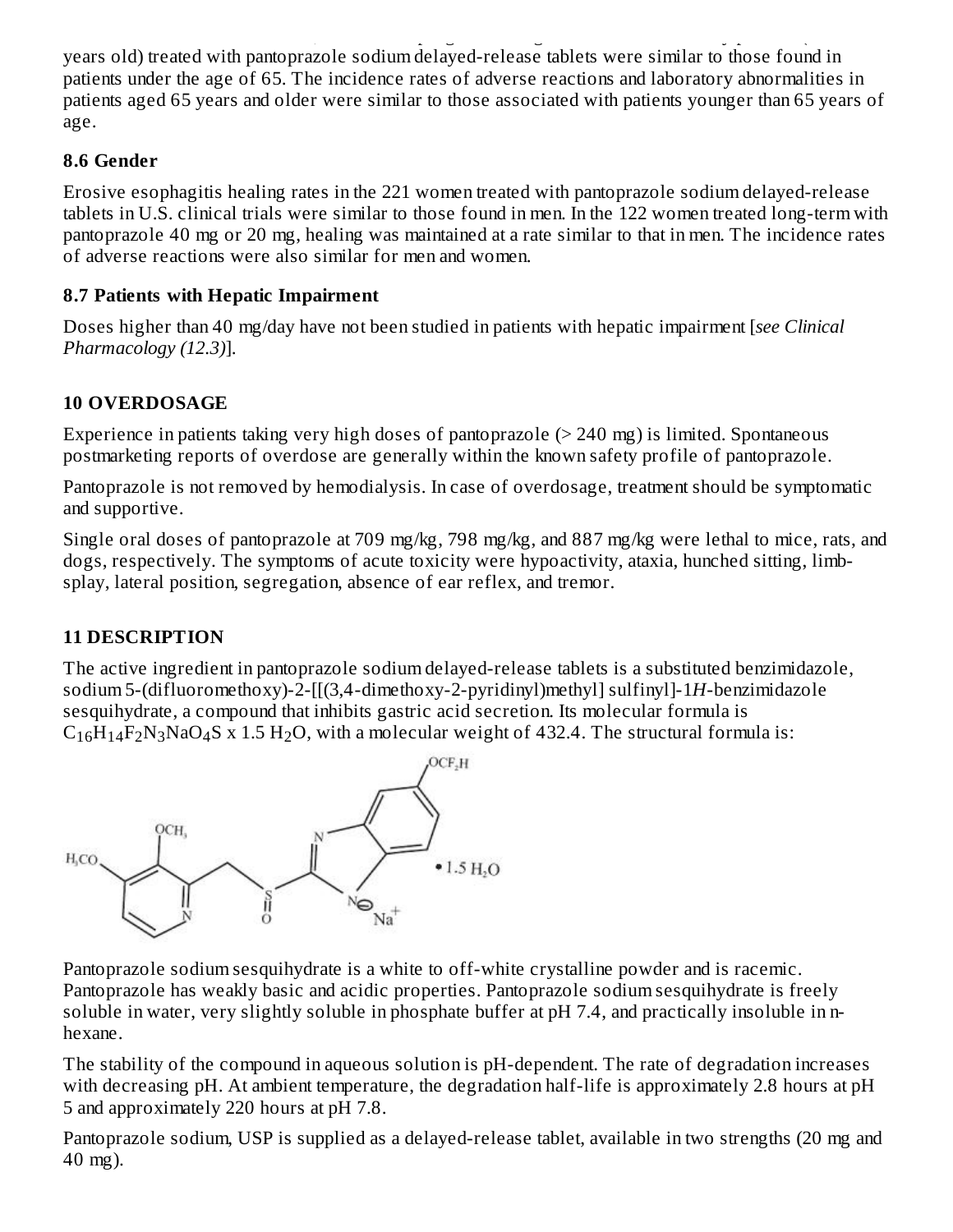Each pantoprazole sodium delayed-release tablet, USP contains 45.1 mg or 22.56 mg of pantoprazole sodium sesquihydrate (equivalent to 40 mg or 20 mg pantoprazole, respectively) with the following inactive ingredients: mannitol, sodium carbonate anhydrous, anhydrous lactose, crospovidone, povidone, calcium stearate, hypromellose, polyethylene glycol, talc, methacrylic acid copolymer type C, triethyl citrate, titanium dioxide and ferric oxide yellow.

Imprinting ink contains shellac glaze, isopropyl alcohol, N-butyl alcohol, propylene glycol, ammonium hydroxide, and iron oxide black.

Pantoprazole sodium delayed-release tablets (40 mg and 20 mg) meet USP dissolution test 3.

### **12 CLINICAL PHARMACOLOGY**

### **12.1 Mechanism of Action**

Pantoprazole is a proton pump inhibitor (PPI) that suppresses the final step in gastric acid production by covalently binding to the  $(H^+, K^+)$ -ATPase enzyme system at the secretory surface of the gastric parietal cell. This effect leads to inhibition of both basal and stimulated gastric acid secretion, irrespective of the stimulus. The binding to the  $(H^+, K^+)$ -ATPase results in a duration of antisecretory effect that persists longer than 24 hours for all doses tested (20 mg to 120 mg).

### **12.2 Pharmacodynamics**

### Antisecretory Activity

Under maximal acid stimulatory conditions using pentagastrin, a dose-dependent decrease in gastric acid output occurs after a single dose of oral (20 to 80 mg) or a single dose of intravenous (20 to 120 mg) pantoprazole in healthy volunteers. Pantoprazole given once daily results in increasing inhibition of gastric acid secretion. Following the initial oral dose of 40 mg pantoprazole, a 51% mean inhibition was achieved by 2.5 hours. With once-a-day dosing for 7 days, the mean inhibition was increased to 85%. Pantoprazole suppressed acid secretion in excess of 95% in half of the subjects. Acid secretion had returned to normal within a week after the last dose of pantoprazole; there was no evidence of rebound hypersecretion.

In a series of dose-response studies, pantoprazole, at oral doses ranging from 20 to 120 mg, caused dose-related increases in median basal gastric pH and in the percent of time gastric pH was > 3 and > 4. Treatment with 40 mg of pantoprazole produced significantly greater increases in gastric pH than the 20 mg dose. Doses higher than 40 mg (60, 80, 120 mg) did not result in further significant increases in median gastric pH. The effects of pantoprazole on median pH from one double-blind crossover study are shown in Table 4.

|                                                   | -Median pH on day 7- |                    |                        |                 |
|---------------------------------------------------|----------------------|--------------------|------------------------|-----------------|
| Time                                              | Placebo              | $20 \text{ mg}$    | $40$ mg                | $80 \text{ mg}$ |
| 8 a.m. to 8 a.m. (24 hours)                       | 1.3                  | $2.9^*$            | $3.8^{*}$ <sup>†</sup> | $3.9^{*+}$      |
| $\beta$ a.m. to 10 p.m. (Daytime)                 | 1.6                  | $32^*$             | $4.4***$               | $4.8^{*+}$      |
| 10 p.m. to 8 a.m. (Nighttime)                     |                      | $2.1$ <sup>*</sup> | פ*                     | $2.6*$          |
| <sup>*</sup> Significantly different from placebo |                      |                    |                        |                 |
| Significantly different from 20 mg                |                      |                    |                        |                 |

**Table 4: Effect of Single Daily Dos es of Oral Pantoprazole on Intragastric pH**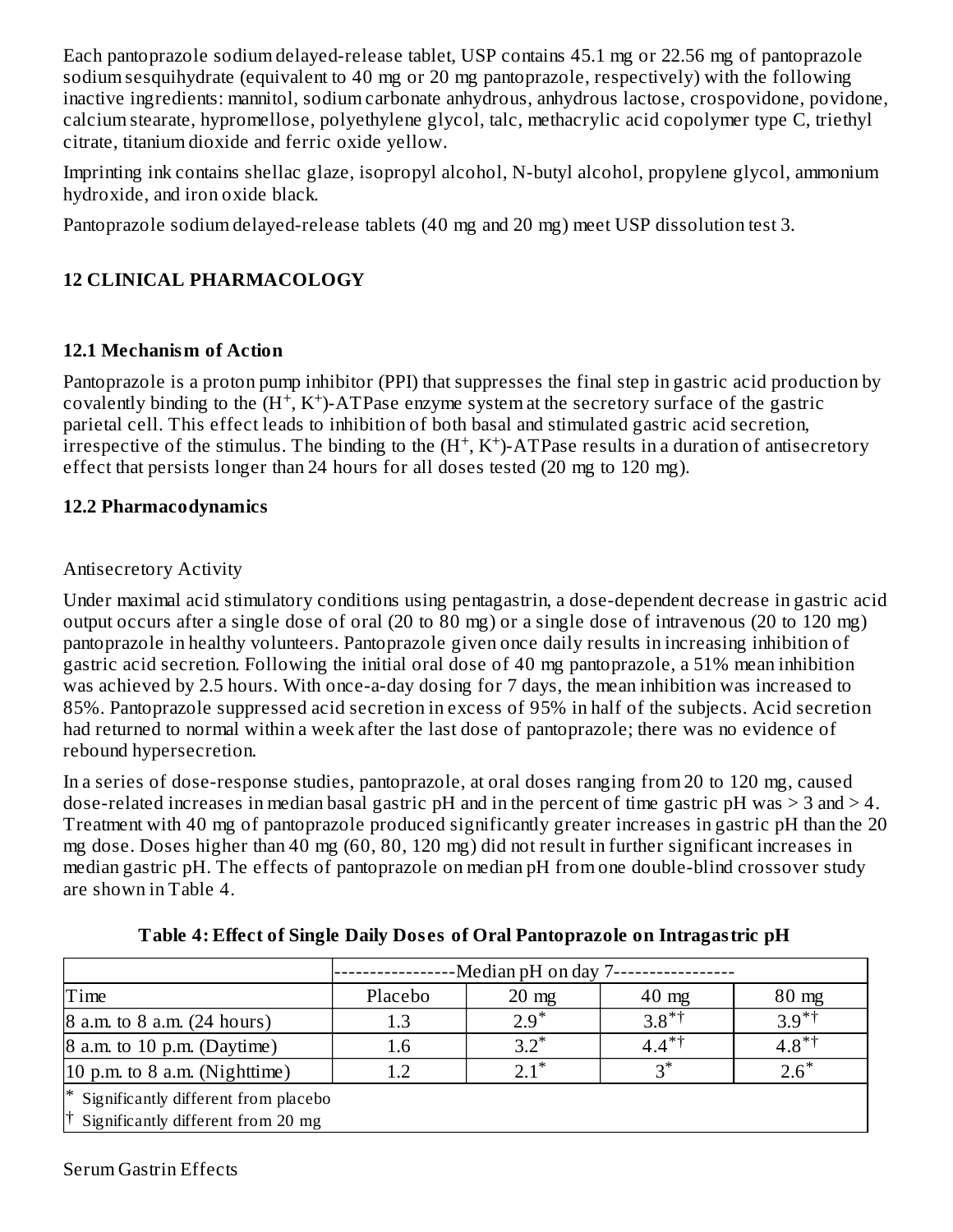Fasting serum gastrin levels were assessed in two double-blind studies of the acute healing of erosive esophagitis (EE) in which 682 patients with gastroesophageal reflux disease (GERD) received 10, 20, or 40 mg of pantoprazole sodium delayed-release tablets for up to 8 weeks. At 4 weeks of treatment there was an increase in mean gastrin levels of 7%, 35%, and 72% over pretreatment values in the 10, 20, and 40 mg treatment groups, respectively. A similar increase in serum gastrin levels was noted at the 8-week visit with mean increases of 3%, 26%, and 84% for the three pantoprazole dose groups. Median serum gastrin levels remained within normal limits during maintenance therapy with pantoprazole sodium delayed-release tablets.

In long-term international studies involving over 800 patients, a 2- to 3-fold mean increase from the pretreatment fasting serum gastrin level was observed in the initial months of treatment with pantoprazole at doses of 40 mg per day during GERD maintenance studies and 40 mg or higher per day in patients with refractory GERD. Fasting serum gastrin levels generally remained at approximately 2 to 3 times baseline for up to 4 years of periodic follow-up in clinical trials.

Following short-term treatment with pantoprazole, elevated gastrin levels return to normal by at least 3 months.

Enterochromaffin-Like (ECL) Cell Effects

In 39 patients treated with oral pantoprazole 40 mg to 240 mg daily (majority receiving 40 mg to 80 mg) for up to 5 years, there was a moderate increase in ECL-cell density, starting after the first year of use, which appeared to plateau after 4 years.

In a nonclinical study in Sprague-Dawley rats, lifetime exposure (24 months) to pantoprazole at doses of 0.5 to 200 mg/kg/day resulted in dose-related increases in gastric ECL cell proliferation and gastric neuroendocrine (NE)-cell tumors. Gastric NE-cell tumors in rats may result from chronic elevation of serum gastrin concentrations. The high density of ECL cells in the rat stomach makes this species highly susceptible to the proliferative effects of elevated gastrin concentrations produced by proton pump inhibitors. However, there were no observed elevations in serum gastrin following the administration of pantoprazole at a dose of 0.5 mg/kg/day. In a separate study, a gastric NE-cell tumor without concomitant ECL-cell proliferative changes was observed in 1 female rat following 12 months of dosing with pantoprazole at 5 mg/kg/day and a 9 month off-dose recovery [*see Nonclinical Toxicology (13.1)*].

#### **12.3 Pharmacokinetics**

Pantoprazole sodium delayed-release tablets are prepared as enteric-coated tablets so that absorption of pantoprazole begins only after the tablet leaves the stomach. Peak serum concentration ( $\rm C_{max}$ ) and area under the serum concentration time curve (AUC) increase in a manner proportional to oral and intravenous doses from 10 mg to 80 mg. Pantoprazole does not accumulate, and its pharmacokinetics are unaltered with multiple daily dosing. Following oral or intravenous administration, the serum concentration of pantoprazole declines biexponentially, with a terminal elimination half-life of approximately one hour.

In extensive metabolizers with normal liver function receiving an oral dose of the enteric-coated 40 mg pantoprazole tablet, the peak concentration ( $C_{max}$ ) is 2.5 mcg/mL; the time to reach the peak concentration (t<sub>max</sub>) is 2.5 h, and the mean total area under the plasma concentration versus time curve (AUC) is 4.8 mcg•h/mL (range 1.4 to 13.3 mcg•h/mL). Following intravenous administration of pantoprazole to extensive metabolizers, its total clearance is 7.6 to 14 L/h, and its apparent volume of distribution is 11 to 23.6 L.

#### Absorption

After administration of a single or multiple oral 40 mg doses of pantoprazole sodium delayed-release tablets, the peak plasma concentration of pantoprazole was achieved in approximately 2.5 hours, and  $\rm{C_{max}}$  was 2.5 mcg/mL. Pantoprazole undergoes little first-pass metabolism, resulting in an absolute bioavailability of approximately 77%. Pantoprazole absorption is not affected by concomitant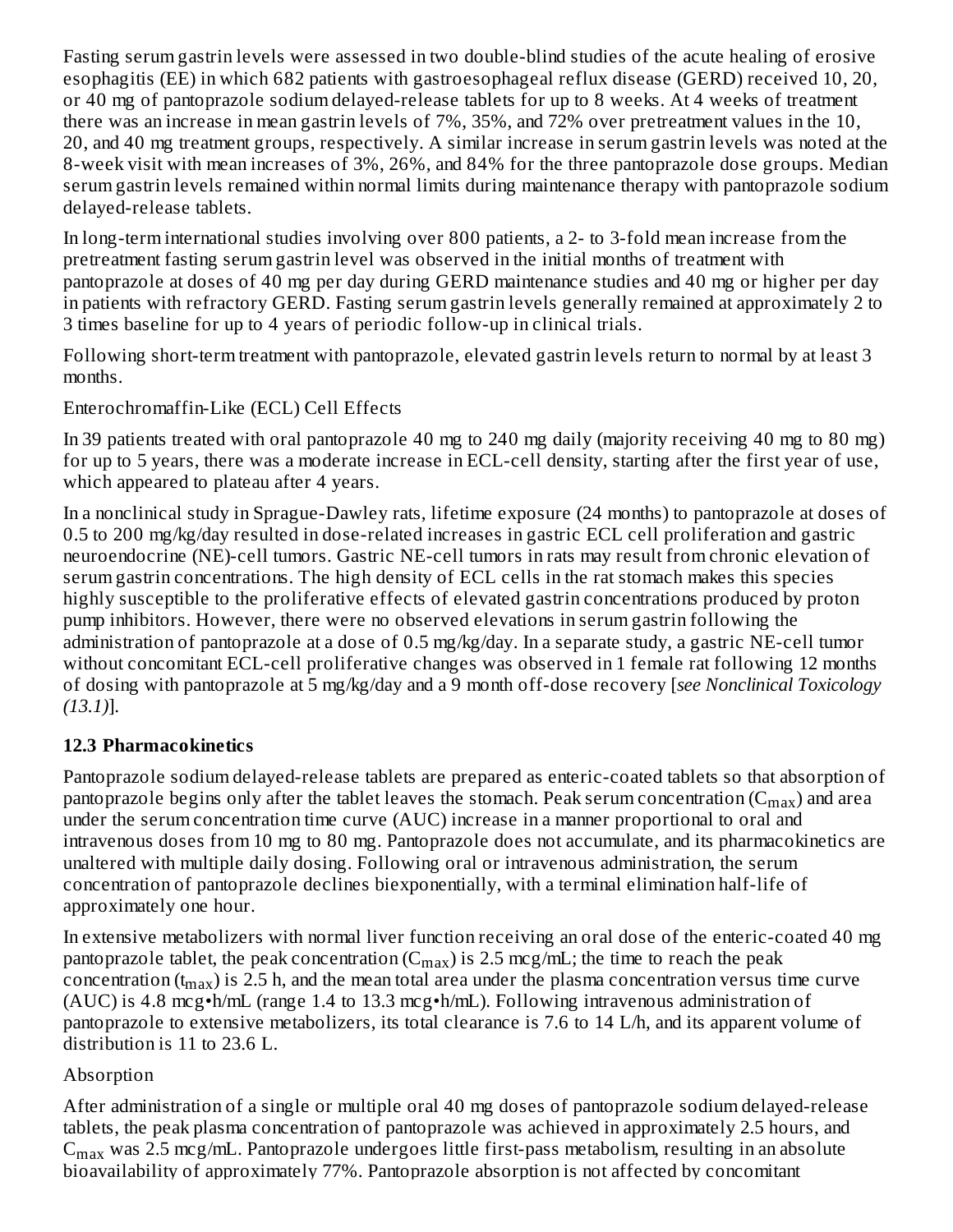administration of antacids.

Administration of pantoprazole sodium delayed-release tablets with food may delay its absorption up to 2 hours or longer; however, the  $\rm{C_{max}}$  and the extent of pantoprazole absorption (AUC) are not altered. Thus, pantoprazole sodium delayed-release tablets may be taken without regard to timing of meals.

#### **Distribution**

The apparent volume of distribution of pantoprazole is approximately 11 to 23.6 L, distributing mainly in extracellular fluid. The serum protein binding of pantoprazole is about 98%, primarily to albumin.

#### Metabolism

Pantoprazole is extensively metabolized in the liver through the cytochrome P450 (CYP) system. Pantoprazole metabolism is independent of the route of administration (intravenous or oral). The main metabolic pathway is demethylation, by CYP2C19, with subsequent sulfation; other metabolic pathways include oxidation by CYP3A4. There is no evidence that any of the pantoprazole metabolites have significant pharmacologic activity.

#### Elimination

After a single oral or intravenous dose of 14C-labeled pantoprazole to healthy, normal metabolizer volunteers, approximately 71% of the dose was excreted in the urine, with 18% excreted in the feces through biliary excretion. There was no renal excretion of unchanged pantoprazole.

#### **Geriatric**

Only slight to moderate increases in pantoprazole AUC (43%) and Cmax (26%) were found in elderly volunteers (64 to 76 years of age) after repeated oral administration, compared with younger subjects. No dosage adjustment is recommended based on age.

#### Pediatric

Pharmacokinetic information in pediatric patients is approved for Wyeth Pharmaceuticals Inc.'s pantoprazole sodium delayed-release tablets. However, due to Wyeth Pharmaceuticals Inc.'s marketing exclusivity rights, this drug product is not labeled with that pediatric information.

#### Gender

There is a modest increase in pantoprazole  $\mathop{\rm AUC}\nolimits$  and  $\mathop{\rm C_{max}}\nolimits$  in women compared to men. However, weight-normalized clearance values are similar in women and men. No dosage adjustment is recommended based on gender. In pediatric patients ages 1 through 16 years there were no clinically relevant effects of gender on clearance of pantoprazole, as shown by population pharmacokinetic analysis.

#### Renal Impairment

In patients with severe renal impairment, pharmacokinetic parameters for pantoprazole were similar to those of healthy subjects. No dosage adjustment is necessary in patients with renal impairment or in patients undergoing hemodialysis.

#### Hepatic Impairment

In patients with mild to severe hepatic impairment (Child-Pugh A to C cirrhosis), maximum pantoprazole concentrations increased only slightly (1.5-fold) relative to healthy subjects. Although serum half-life values increased to 7 to 9 hours and AUC values increased by 5- to 7-fold in hepatic-impaired patients, these increases were no greater than those observed in CYP2C19 poor metabolizers, where no dosage adjustment is warranted. These pharmacokinetic changes in hepatic-impaired patients result in minimal drug accumulation following once-daily, multiple-dose administration. No dosage adjustment is needed in patients with mild to severe hepatic impairment. Doses higher than 40 mg/day have not been studied in hepatically impaired patients.

#### Drug-Drug Interactions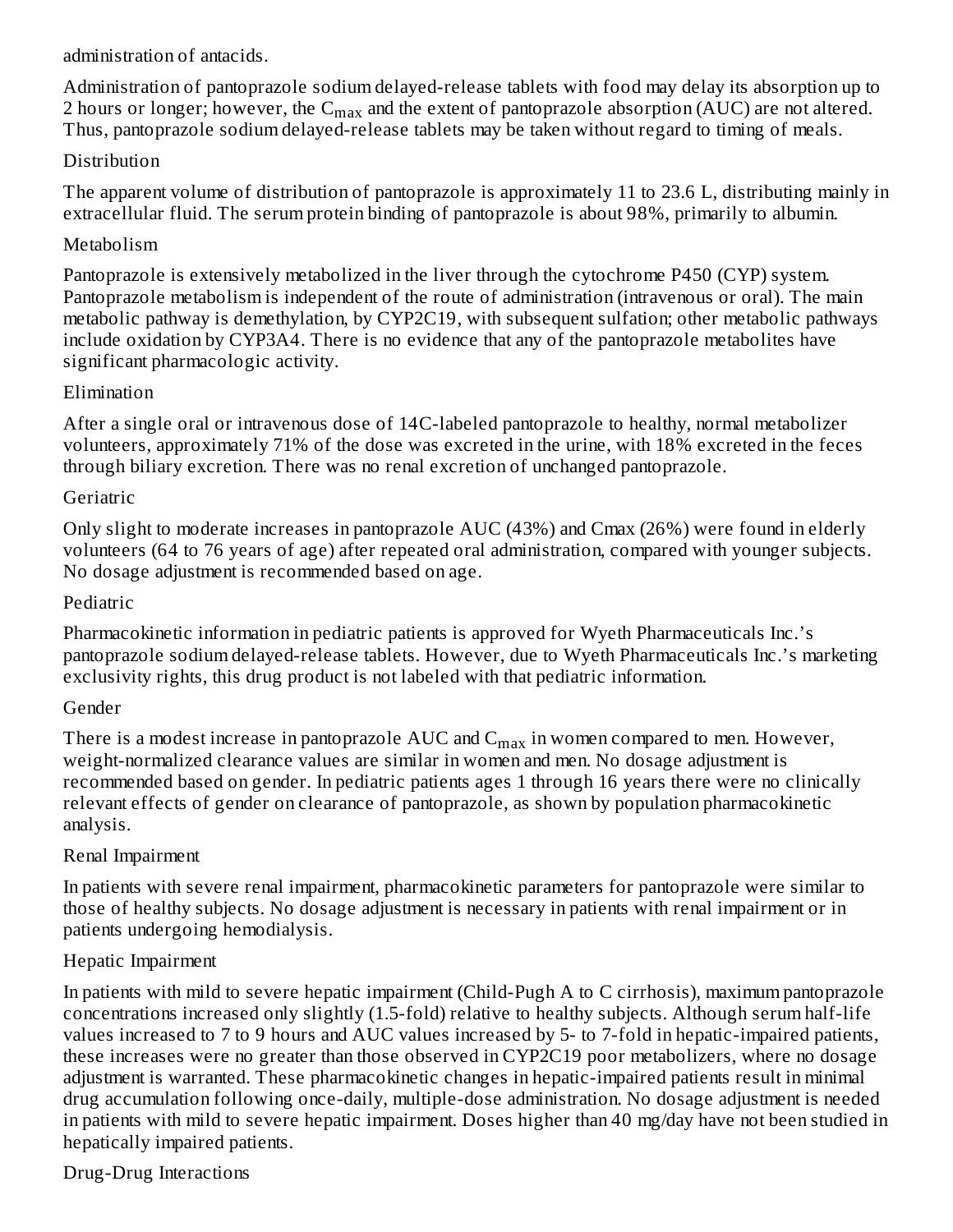Pantoprazole is metabolized mainly by CYP2C19 and to minor extents by CYPs 3A4, 2D6, and 2C9. In *in vivo* drug-drug interaction studies with CYP2C19 substrates (diazepam [also a CYP3A4 substrate] and phenytoin [also a CYP3A4 inducer]), nifedipine, midazolam, and clarithromycin (CYP3A4 substrates), metoprolol (a CYP2D6 substrate), diclofenac, naproxen and piroxicam (CYP2C9 substrates), and theophylline (a CYP1A2 substrate) in healthy subjects, the pharmacokinetics of pantoprazole were not significantly altered.

*In vivo* studies also suggest that pantoprazole does not significantly affect the kinetics of the following drugs (cisapride, theophylline, diazepam [and its active metabolite, desmethyldiazepam], phenytoin, warfarin, metoprolol, nifedipine, carbamazepine, midazolam, clarithromycin, naproxen, piroxicam, and oral contraceptives [levonorgestrel/ethinyl estradiol]). Dosage adjustment of these drugs is not necessary when they are coadministered with pantoprazole. In other *in vivo* studies, digoxin, ethanol, glyburide, antipyrine, caffeine, metronidazole, and amoxicillin had no clinically relevant interactions with pantoprazole.

Based on studies evaluating possible interactions of pantoprazole with other drugs, no dosage adjustment is needed with concomitant use of the following: theophylline, cisapride, antipyrine, caffeine, carbamazepine, diazepam (and its active metabolite, desmethyldiazepam), diclofenac, naproxen, piroxicam, digoxin, ethanol, glyburide, an oral contraceptive (levonorgestrel/ethinyl estradiol), metoprolol, nifedipine, phenytoin, warfarin, midazolam, clarithromycin, metronidazole, or amoxicillin.

There was also no interaction with concomitantly administered antacids.

There have been postmarketing reports of increased INR and prothrombin time in patients receiving proton pump inhibitors, including pantoprazole, and warfarin concomitantly [*see Drug Interactions (7.2)*].

Although no significant drug-drug interactions have been observed in clinical studies, the potential for significant drug-drug interactions with more than once-daily dosing with high doses of pantoprazole has not been studied in poor metabolizers or individuals who are hepatically impaired.

#### Other Effects

In a clinical pharmacology study, pantoprazole 40 mg given once daily for 2 weeks had no effect on the levels of the following hormones: cortisol, testosterone, triiodothyronine (T<sub>3</sub>), thyroxine (T<sub>4</sub>), thyroidstimulating hormone (TSH), thyronine-binding protein, parathyroid hormone, insulin, glucagon, renin, aldosterone, follicle-stimulating hormone, luteinizing hormone, prolactin, and growth hormone.

In a 1-year study of GERD patients treated with pantoprazole 40 mg or 20 mg, there were no changes from baseline in overall levels of  $T_3$ ,  $T_4$ , and TSH.

### **12.4 Pharmacogenomics**

CYP2C19 displays a known genetic polymorphism due to its deficiency in some subpopulations (e.g., approximately 3% of Caucasians and African-Americans and 17% to 23% of Asians are poor metabolizers). Although these subpopulations of pantoprazole poor metabolizers have elimination halflife values of 3.5 to 10 hours in adults, they still have minimal accumulation ( $\leq$  23%) with once-daily dosing. For adult patients who are CYP2C19 poor metabolizers, no dosage adjustment is needed.

Similar to adults, pediatric patients who have the poor metabolizer genotype of CYP2C19 (CYP2C19 \*2/\*2) exhibited greater than a 6-fold increase in AUC compared to pediatric extensive (CYP2C19 \*1/\*1) and intermediate (CYP2C19 \*1/\*x) metabolizers. Poor metabolizers exhibited approximately 10 fold lower apparent oral clearance compared to extensive metabolizers.

For known pediatric poor metabolizers, a dose reduction should be considered.

### **13 NONCLINICAL TOXICOLOGY**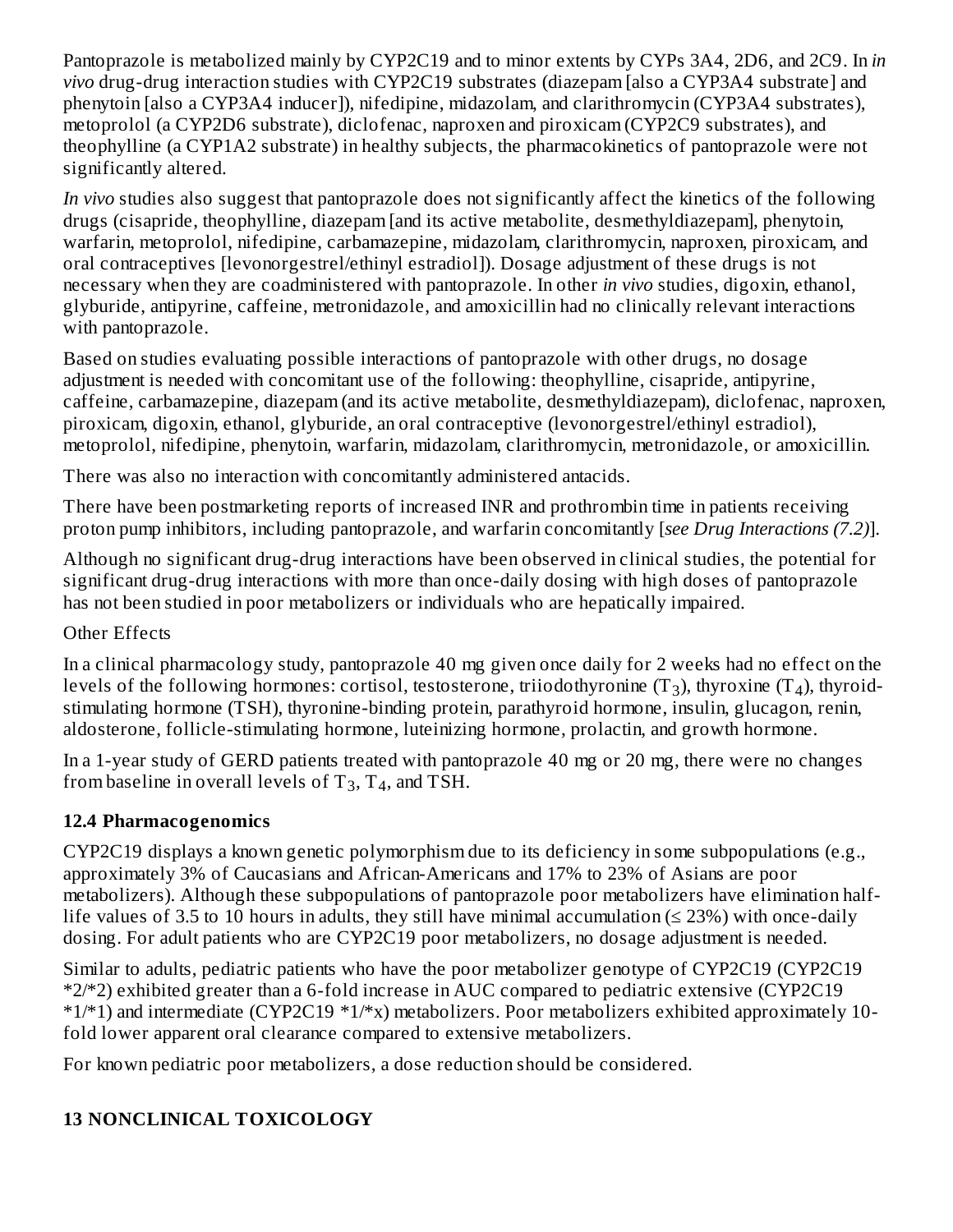### **13.1 Carcinogenesis, Mutagenesis, Impairment of Fertility**

In a 24-month carcinogenicity study, Sprague-Dawley rats were treated orally with doses of 0.5 to 200 mg/kg/day, about 0.1 to 40 times the exposure on a body surface area basis of a 50 kg person dosed at 40 mg/day. In the gastric fundus, treatment at 0.5 to 200 mg/kg/day produced enterochromaffin-like (ECL) cell hyperplasia and benign and malignant neuroendocrine cell tumors in a dose-related manner. In the forestomach, treatment at 50 and 200 mg/kg/day (about 10 and 40 times the recommended human dose on a body surface area basis) produced benign squamous cell papillomas and malignant squamous cell carcinomas. Rare gastrointestinal tumors associated with pantoprazole treatment included an adenocarcinoma of the duodenum at 50 mg/kg/day and benign polyps and adenocarcinomas of the gastric fundus at 200 mg/kg/day. In the liver, treatment at 0.5 to 200 mg/kg/day produced dose-related increases in the incidences of hepatocellular adenomas and carcinomas. In the thyroid gland, treatment at 200 mg/kg/day produced increased incidences of follicular cell adenomas and carcinomas for both male and female rats.

In a 24-month carcinogenicity study, Fischer 344 rats were treated orally with doses of 5 to 50 mg/kg/day, approximately 1 to 10 times the recommended human dose based on body surface area. In the gastric fundus, treatment at 5 to 50 mg/kg/day produced enterochromaffin-like (ECL) cell hyperplasia and benign and malignant neuroendocrine cell tumors. Dose selection for this study may not have been adequate to comprehensively evaluate the carcinogenic potential of pantoprazole.

In a 24-month carcinogenicity study, B6C3F1 mice were treated orally with doses of 5 to 150 mg/kg/day, 0.5 to 15 times the recommended human dose based on body surface area. In the liver, treatment at 150 mg/kg/day produced increased incidences of hepatocellular adenomas and carcinomas in female mice. Treatment at 5 to 150 mg/kg/day also produced gastric-fundic ECL cell hyperplasia.

A 26-week p53 +/- transgenic mouse carcinogenicity study was not positive.

Pantoprazole was positive in the in vitro human lymphocyte chromosomal aberration assays, in one of two mouse micronucleus tests for clastogenic effects, and in the in vitro Chinese hamster ovarian cell/HGPRT forward mutation assay for mutagenic effects. Equivocal results were observed in the in vivo rat liver DNA covalent binding assay. Pantoprazole was negative in the in vitro Ames mutation assay, the in vitro unscheduled DNA synthesis (UDS) assay with rat hepatocytes, the in vitro AS52/GPT mammalian cell-forward gene mutation assay, the in vitro thymidine kinase mutation test with mouse lymphoma L5178Y cells, and the in vivo rat bone marrow cell chromosomal aberration assay.

There were no effects on fertility or reproductive performance when pantoprazole was given at oral doses up to 500 mg/kg/day in male rats (98 times the recommended human dose based on body surface area) and 450 mg/kg/day in female rats (88 times the recommended human dose based on body surface area).

#### **13.2 Animal Toxicology and/or Pharmacology**

Studies in neonatal/juvenile and adult rats and dogs were performed. The data from these studies revealed that animals in both age groups respond to pantoprazole in a similar manner. Gastric alterations, including increased stomach weights, increased incidence of eosinophilic chief cells in adult and neonatal/juvenile rats, and atrophy of chief cells in adult rats and in neonatal/juvenile dogs, were observed in the fundic mucosa of stomachs in repeated-dose studies. Decreases in red cell mass parameters, increases in cholesterol and triglycerides, increased liver weight, enzyme induction, and hepatocellular hypertrophy were also seen in repeated-dose studies in rats and/or dogs. Full to partial recovery of these effects were noted in animals of both age groups following a recovery period.

#### Reproductive Toxicology Studies

Reproduction studies have been performed in rats at oral doses up to 450 mg/kg/day (88 times the recommended human dose based on body surface area) and rabbits at oral doses up to 40 mg/kg/day (16 times the recommended human dose based on body surface area) and have revealed no evidence of impaired fertility or harm to the fetus due to pantoprazole.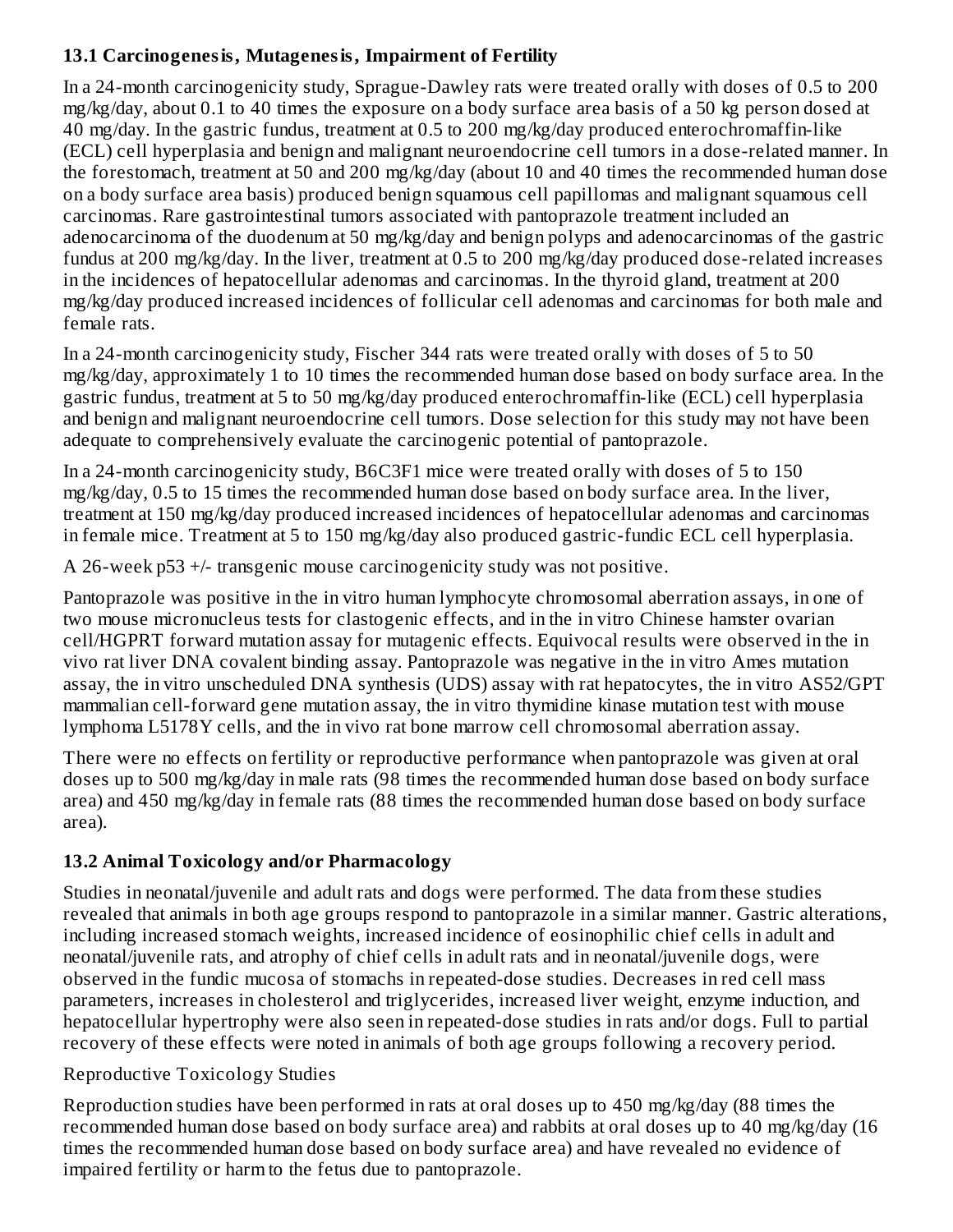### **14 CLINICAL STUDIES**

Pantoprazole sodium delayed-release tablets were used in the following clinical trials.

### **14.1 Erosive Esophagitis (EE) Associated with Gastroesophageal Reflux Dis eas e (GERD)**

#### Adult Patients

A U.S. multicenter, double-blind, placebo-controlled study of pantoprazole sodium delayed-release tablets 10 mg, 20 mg, or 40 mg once daily was conducted in 603 patients with reflux symptoms and endoscopically diagnosed EE of grade 2 or above (Hetzel-Dent scale). In this study, approximately 25% of enrolled patients had severe EE of grade 3, and 10% had grade 4. The percentages of patients healed (per protocol,  $n = 541$ ) in this study are shown in Table 5.

| Placebo<br>-Pantoprazole Sodium Delayed-Release Tablets-                                                                                                     |                                                                                             |                            |                            |            |  |
|--------------------------------------------------------------------------------------------------------------------------------------------------------------|---------------------------------------------------------------------------------------------|----------------------------|----------------------------|------------|--|
| Week                                                                                                                                                         | 10 mg daily<br>$(n = 153)$                                                                  | 20 mg daily<br>$(n = 158)$ | 40 mg daily<br>$(n = 162)$ | $(n = 68)$ |  |
|                                                                                                                                                              | 45.6%*                                                                                      | $58.4\%$ <sup>*†</sup>     | $75\%$ <sup>*‡</sup>       | 14.3%      |  |
|                                                                                                                                                              | 66%*                                                                                        | $83.5\%$ <sup>*†</sup>     | $92.6\%$ <sup>**</sup>     | 39.7%      |  |
| $*$ (p < 0.001) pantoprazole sodium delayed-release tablets versus placebo<br>$\uparrow$ (p < 0.05) versus 10 mg pantoprazole sodium delayed-release tablets |                                                                                             |                            |                            |            |  |
|                                                                                                                                                              | $\updownarrow$ (p < 0.05) versus 10 mg or 20 mg pantoprazole sodium delayed-release tablets |                            |                            |            |  |

### **Table 5: Erosive Esophagitis Healing Rates (Per Protocol)**

In this study, all pantoprazole sodium delayed-release tablets treatment groups had significantly greater healing rates than the placebo group. This was true regardless of *H. pylori* status for the 40 mg and 20 mg pantoprazole sodium delayed-release tablets treatment groups. The 40 mg dose of pantoprazole sodium delayed-release tablets resulted in healing rates significantly greater than those found with either the 20 mg or 10 mg dose.

A significantly greater proportion of patients taking pantoprazole sodium delayed-release tablets 40 mg experienced complete relief of daytime and nighttime heartburn and the absence of regurgitation, starting from the first day of treatment, compared with placebo. Patients taking pantoprazole sodium delayed-release tablets consumed significantly fewer antacid tablets per day than those taking placebo.

Pantoprazole sodium delayed-release tablets 40 mg and 20 mg once daily were also compared with nizatidine 150 mg twice daily in a U.S. multicenter, double-blind study of 243 patients with reflux symptoms and endoscopically diagnosed EE of grade 2 or above. The percentages of patients healed (per protocol,  $n = 212$ ) are shown in Table 6.

**Table 6: Erosive Esophagitis Healing Rates (Per Protocol)**

|                                                                                  | —Pantoprazole Sodium Delayed-Release Tablets— | Nizatidine                        |            |  |
|----------------------------------------------------------------------------------|-----------------------------------------------|-----------------------------------|------------|--|
|                                                                                  | 20 mg daily                                   | 150 mg twice daily<br>40 mg daily |            |  |
| Week                                                                             | $(n = 72)$                                    | $(n = 70)$                        | $(n = 70)$ |  |
|                                                                                  | 61.4%*                                        | $64\%$ *                          | 22.2%      |  |
|                                                                                  | $79.2\%$ <sup>*</sup>                         | 82.9%*                            | 41.4%      |  |
| ∗<br>$(p < 0.001)$ pantoprazole sodium delayed-release tablets versus nizatidine |                                               |                                   |            |  |

Once-daily treatment with pantoprazole sodium delayed-release tablets 40 mg or 20 mg resulted in significantly superior rates of healing at both 4 and 8 weeks compared with twice-daily treatment with 150 mg of nizatidine. For the 40 mg treatment group, significantly greater healing rates compared to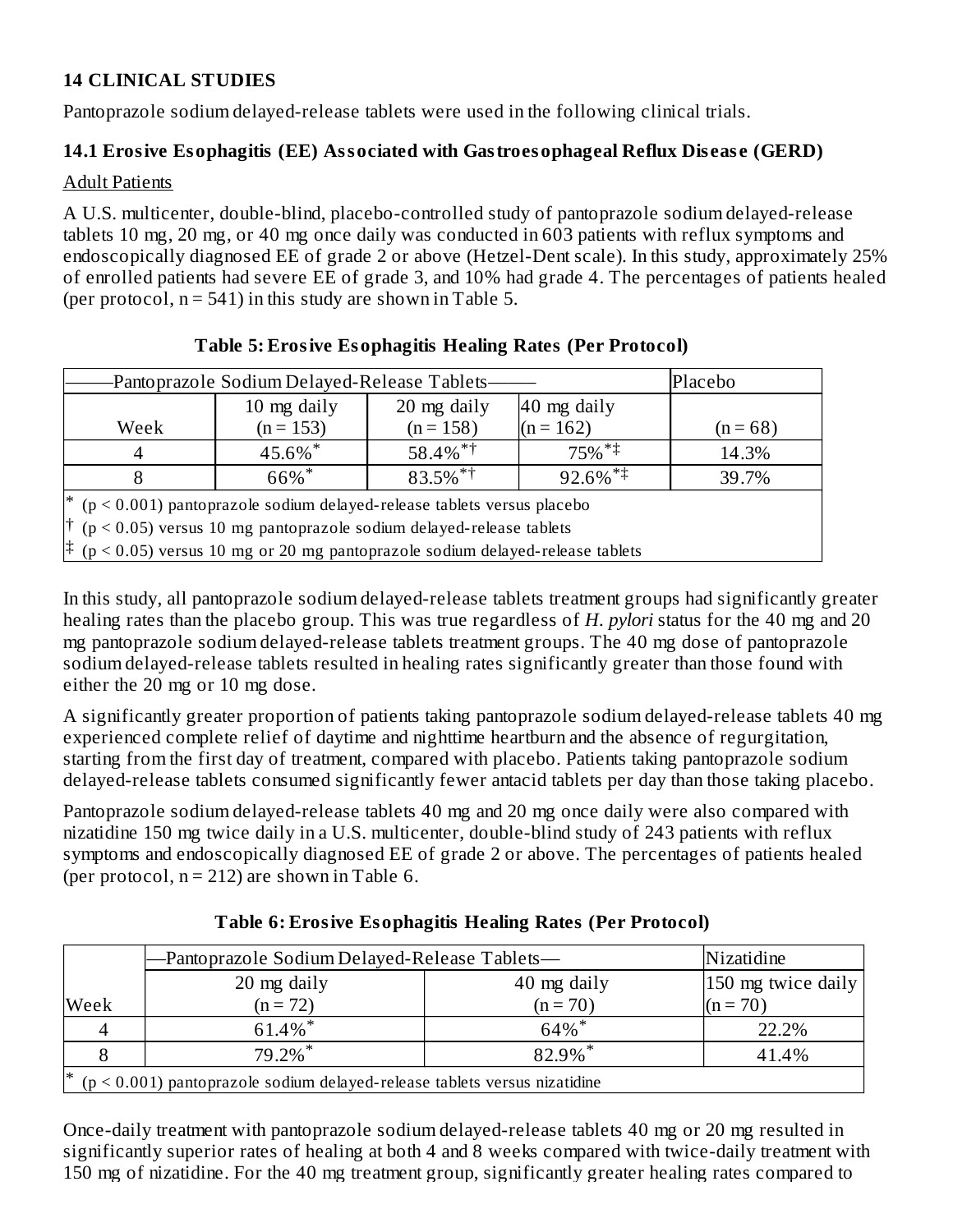nizatidine were achieved regardless of the *H. pylori* status.

A significantly greater proportion of the patients in the pantoprazole sodium delayed-release tablets treatment groups experienced complete relief of nighttime heartburn and regurgitation, starting on the first day and of daytime heartburn on the second day, compared with those taking nizatidine 150 mg twice daily. Patients taking pantoprazole sodium delayed-release tablets consumed significantly fewer antacid tablets per day than those taking nizatidine.

Clinical study information in pediatric patients ages five years through 16 years with erosive esophagitis associated with GERD is approved for Wyeth Pharmaceuticals Inc.'s pantoprazole sodium delayed-release tablets. However, due to Wyeth Pharmaceuticals Inc.'s marketing exclusivity rights, this drug product is not labeled with that pediatric information.

### **14.2 Long-Term Maintenance of Healing of Erosive Esophagitis**

Two independent, multicenter, randomized, double-blind, comparator-controlled trials of identical design were conducted in adult GERD patients with endoscopically confirmed healed erosive esophagitis to demonstrate efficacy of pantoprazole sodium delayed-release tablets in long-term maintenance of healing. The two U.S. studies enrolled 386 and 404 patients, respectively, to receive either 10 mg, 20 mg, or 40 mg of pantoprazole sodium delayed-release tablets once daily or 150 mg of ranitidine twice daily. As demonstrated in Table 7, pantoprazole sodium delayed-release tablets 40 mg and 20 mg were significantly superior to ranitidine at every timepoint with respect to the maintenance of healing. In addition, pantoprazole sodium delayed-release tablet 40 mg was superior to all other treatments studied.

|                                                                             | Pantoprazole Sodium<br>Delayed-Release Tablets<br>20 mg daily | Pantoprazole Sodium<br>Delayed-Release Tablets<br>40 mg daily | Ranitidine<br>150 mg twice daily |  |  |
|-----------------------------------------------------------------------------|---------------------------------------------------------------|---------------------------------------------------------------|----------------------------------|--|--|
| <b>Study 1</b>                                                              | $n = 75$                                                      | $n = 74$                                                      | $n = 75$                         |  |  |
| Month 1                                                                     | $91^*$                                                        | $99*$                                                         | 68                               |  |  |
| Month 3                                                                     | $82*$                                                         | $93*^{\dagger}$                                               | 54                               |  |  |
| Month 6                                                                     | $76*$                                                         | $90^{*+}$                                                     | 44                               |  |  |
| Month 12                                                                    | $70*$                                                         | $86*^{\dagger}$                                               | 35                               |  |  |
| <b>Study 2</b>                                                              | $n = 74$                                                      | $n = 88$                                                      | $n = 84$                         |  |  |
| Month 1                                                                     | $89*$                                                         | $92^{*}$ <sup>†</sup>                                         | 62                               |  |  |
| Month 3                                                                     | $78*$                                                         | $91^{*+}$                                                     | 47                               |  |  |
| Month 6                                                                     | $72^*$                                                        | $88*^+$                                                       | 39                               |  |  |
| Month 12                                                                    | $72^*$                                                        | $83*$                                                         | 37                               |  |  |
| * ( $p < 0.05$ vs. ranitidine)                                              |                                                               |                                                               |                                  |  |  |
| $\uparrow$ (p < 0.05 vs. pantoprazole sodium delayed-release tablets 20 mg) |                                                               |                                                               |                                  |  |  |

#### **Table 7: Long-Term Maintenance of Healing of Erosive Gastroesophageal Reflux Dis eas e (GERD Maintenance): Percentage of Patients Who Remained Healed**

Note: Pantoprazole sodium delayed-release tablets 10 mg was superior ( $p < 0.05$ ) to ranitidine in Study 2, but not Study 1.

Pantoprazole sodium delayed-release tablet 40 mg was superior to ranitidine in reducing the number of daytime and nighttime heartburn episodes from the first through the twelfth month of treatment. Pantoprazole sodium delayed-release tablets 20 mg, administered once daily, was also effective in reducing episodes of daytime and nighttime heartburn in one trial, as presented in Table 8.

### **Table 8: Number of Episodes of Heartburn (mean ± SD)**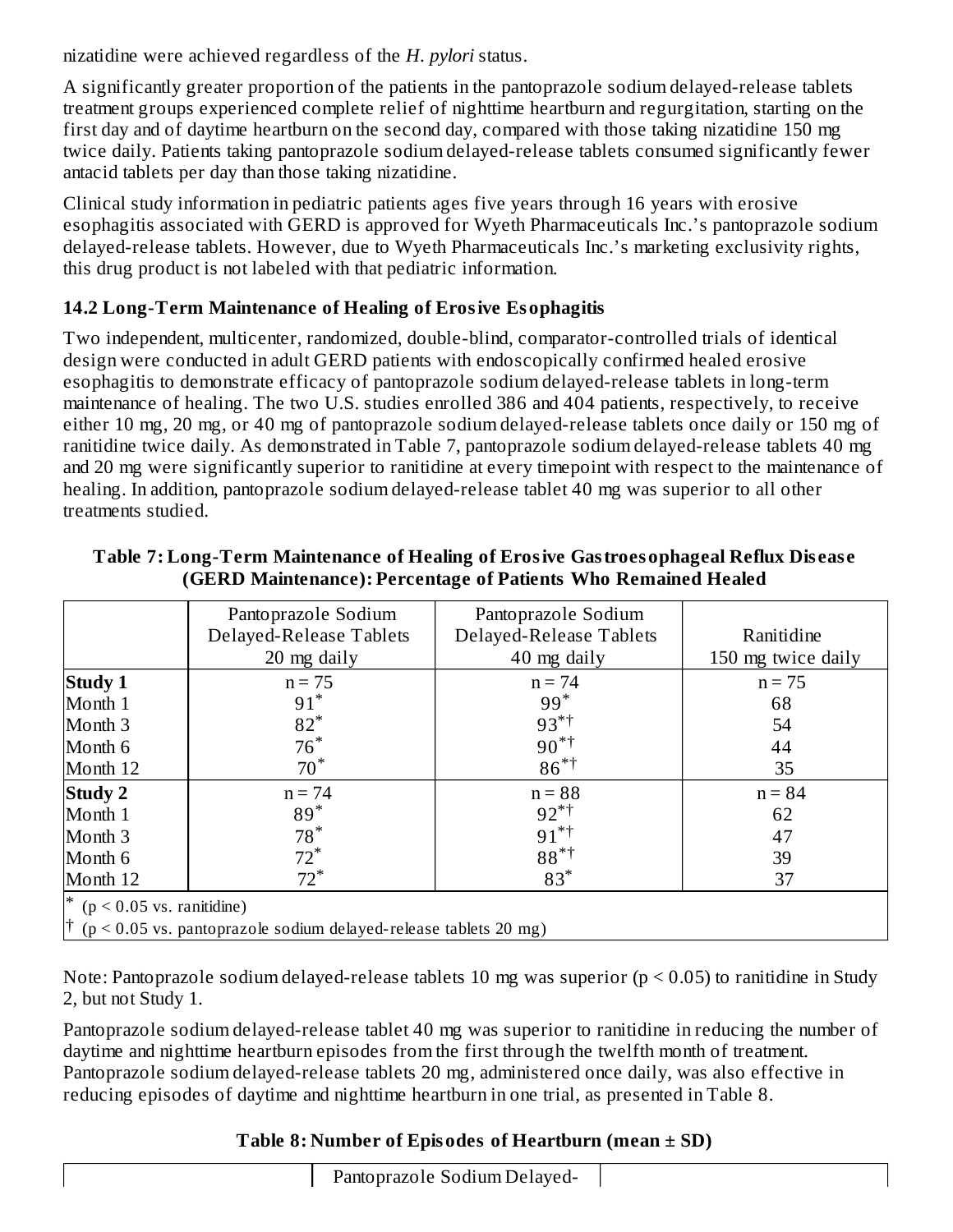|                                                                            |           | <b>Release Tablets</b><br>40 mg daily | Ranitidine<br>150 mg twice daily |  |
|----------------------------------------------------------------------------|-----------|---------------------------------------|----------------------------------|--|
| Month 1                                                                    | Daytime   | $5.1 \pm 1.6^*$                       | $18.3 \pm 1.6$                   |  |
|                                                                            | Nighttime | $3.9 \pm 1.1^*$                       | $11.9 \pm 1.1$                   |  |
| Month 12                                                                   | Daytime   | $2.9 \pm 1.5^*$                       | $17.5 \pm 1.5$                   |  |
|                                                                            | Nighttime | $2.5 \pm 1.2^*$                       | $13.8 \pm 1.3$                   |  |
| ∗<br>$(p < 0.001$ vs. ranitidine, combined data from the two U.S. studies) |           |                                       |                                  |  |

#### **14.3 Pathological Hypers ecretory Conditions Including Zollinger-Ellison Syndrome**

In a multicenter, open-label trial of 35 patients with pathological hypersecretory conditions, such as Zollinger-Ellison syndrome, with or without multiple endocrine neoplasia-type I, pantoprazole sodium delayed-release tablets successfully controlled gastric acid secretion. Doses ranging from 80 mg daily to 240 mg daily maintained gastric acid output below 10 mEq/h in patients without prior acid-reducing surgery and below 5 mEq/h in patients with prior acid-reducing surgery.

Doses were initially titrated to the individual patient needs, and adjusted in some patients based on the clinical response with time [*see Dosage and Administration (2)*]. Pantoprazole sodium delayed-release tablet was well tolerated at these dose levels for prolonged periods (greater than 2 years in some patients).

### **16 HOW SUPPLIED/STORAGE AND HANDLING**

#### **How Supplied**

Pantoprazole sodium delayed-release tablets, USP are supplied as 40 mg yellow, round, biconvex, delayed-release tablets imprinted with '124'(black ink) on one side and are available as follows:

NDC 42254-124-30 Bottles of 30's

#### **Storage**

Store pantoprazole sodium delayed-release tablets at 20° to 25°C (68° to 77°F); excursions permitted between 15° and 30°C (59° and 86°F). [See USP Controlled Room Temperature.]

Product should be stored and dispensed in the original container.

#### **17 PATIENT COUNSELING INFORMATION**

See *FDA-Approved Patient Labeling.*

#### **Patient Couns eling**

- Caution patients that pantoprazole sodium delayed-release tablets should not be split, crushed, or chewed.
- Tell patients that pantoprazole sodium delayed-release tablets should be swallowed whole, with or without food in the stomach.
- Let patients know that concomitant administration of antacids does not affect the absorption of pantoprazole sodium delayed-release tablets.

#### **FDA-Approved Patient Labeling**

### **PATIENT INFORMATION**

**Pantoprazole Sodium Delayed-Releas e Tablets, USP**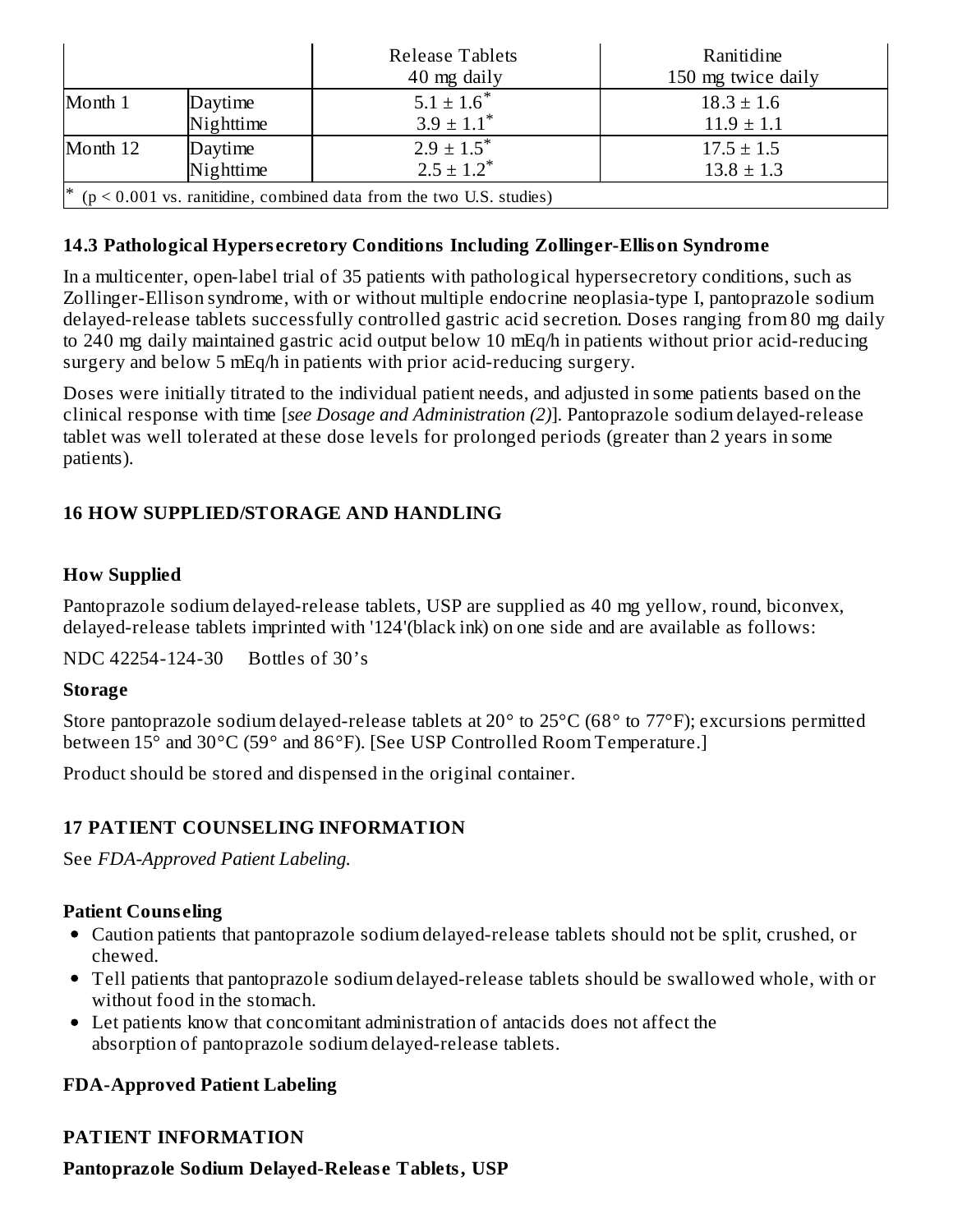Read the Patient Information that comes with pantoprazole sodium delayed-release tablets before you start taking it and each time you get a refill. There may be new information. This leaflet does not take the place of talking with your doctor about your medical condition or your treatment.

### **What are pantoprazole sodium delayed-releas e tablets?**

Pantoprazole sodium delayed-release tablet is a prescription medicine called a proton pump inhibitor (PPI).

Pantoprazole sodium delayed-release tablets are used in adults for:

- Up to 8 weeks for short-term treatment of acid-related damage to the lining of the esophagus (erosive esophagitis) caused by gastroesophageal reflux disease (GERD). If needed, your doctor may prescribe an additional 8 weeks of pantoprazole sodium delayed-release tablets
- Maintain healing of acid-related damage to the lining of the esophagus and helps prevent return of heartburn symptoms caused by GERD. Pantoprazole sodium delayed-release tablets have not been studied for treatment lasting longer than 1 year
- Treating a rare condition called Zollinger-Ellison Syndrome, where the stomach makes more than the normal amount of acid

Information describing use in pediatric patients ages five years through 16 years old with erosive esophagitis associated with GERD is approved for Wyeth Pharmaceuticals Inc.'s pantoprazole sodium delayed-release tablets. However, due to Wyeth Pharmaceuticals Inc.'s marketing exclusivity rights, this drug product is not labeled with that pediatric information.

Pantoprazole sodium delayed-release tablets are not for children under 5 years old.

### **Who should not take pantoprazole sodium delayed-releas e tablets?**

Do not take pantoprazole sodium delayed-release tablets if you are:

- allergic to any of the ingredients in pantoprazole sodium delayed-release tablets. See the end of this leaflet for a complete list of ingredients in pantoprazole sodium delayed-release tablets.
- allergic to any proton pump inhibitor (PPI). If you do not know if your medicines are PPIs, please ask your doctor.

### **What should I tell my doctor before taking pantoprazole sodium delayed-releas e tablets?**

### **Before taking pantoprazole sodium delayed-releas e tablets, tell your doctor about all your medical conditions, including if you are:**

- pregnant, think you may be pregnant, or are planning to become pregnant. It is not known if pantoprazole sodium delayed-release tablets will harm your unborn baby. Talk to your doctor if you are pregnant or plan to become pregnant.
- breastfeeding or planning to breastfeed. Pantoprazole may pass into your milk. Talk with your doctor about the best way to feed your baby if you take pantoprazole sodium delayed-release tablets.

Tell your doctor about all of the medicines you take, including prescription and non-prescription drugs, vitamins and herbal supplements. Pantoprazole sodium delayed-release tablets may affect how other medicines work, and other medicines may affect how pantoprazole sodium delayed-release tablets work. Especially tell your doctor if you take:

- Warfarin (Coumadin\*, Athrombin-K\*, Jantoven\*, Panwarfin\*)
- Ketoconazole (Nizoral\*)
- Atazanavir (Reyataz\*), Nelfinavir (Viracept\*)
- Iron supplements
- Ampicillin antibiotics

Ask your doctor if you are not sure if any of your medicines are the kind listed above.

**How should I take pantoprazole sodium delayed-releas e tablets?**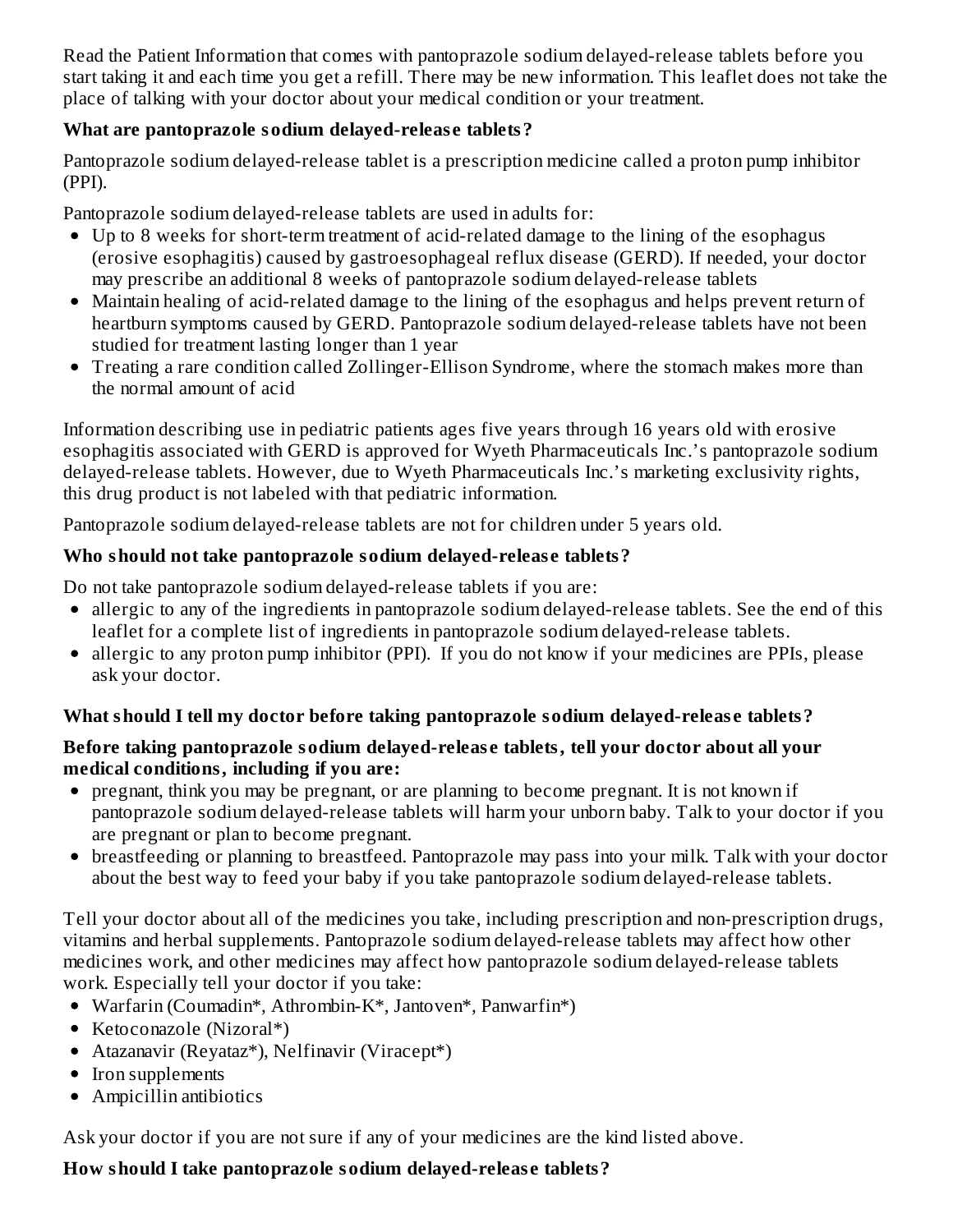- Take pantoprazole sodium delayed-release tablets exactly as prescribed by your doctor.
- Do not change your dose or stop pantoprazole sodium delayed-release tablets without talking to your doctor.
- If you forget to take a dose of pantoprazole sodium delayed-release tablets, take it as soon as you remember. If it is almost time for your next dose, do not take the missed dose. Take the next dose at your regular time. Do not take two doses to try to make up for a missed dose.
- If you take too many pantoprazole sodium delayed-release tablets, call your doctor right away.
- See the Patient Instructions for Use at the end of this leaflet for detailed instructions about: how to take pantoprazole sodium delayed-release tablets

### **What are the possible side effects of pantoprazole sodium delayed-releas e tablets?**

Pantoprazole sodium delayed-release tablets can cause serious side effects including

- Stomach lining weakening with long-term use
- Vitamin B-12 deficiency
- Serious allergic reactions. Tell your doctor if you get any of the following symptoms with pantoprazole sodium delayed-release tablets
	- rash
	- face swelling
	- <sup>o</sup> throat tightness
	- difficult breathing

Your doctor may stop pantoprazole sodium delayed-release tablets if these symptoms happen.

The most common side effects with pantoprazole sodium delayed-release tablets in adults include:

- Headache • Vomiting
- Diarrhea
- $\bullet$  Gas
- Nausea
- 
- Dizziness
- Stomach pain • Pain in your joints

The most common side effects with pantoprazole sodium delayed-release tablets in children include:

- Upper respiratory infection Vomiting
- Headache

• Rash

Fever

• Stomach pain

Diarrhea

People who are taking multiple daily doses of proton pump inhibitor medicines for a long period of time may have an increased risk of fractures of the hip, wrist or spine.

Tell your doctor about any side effects that bother you or that do not go away.

These are not all the possible side effects with pantoprazole sodium delayed-release tablets. Talk with your doctor or pharmacist if you have any questions about side effects.

#### **Call your doctor for medical advice about side effects. You may report side effects to the FDA at 1-800-FDA-1088.**

### **How should I store pantoprazole sodium delayed-releas e tablets?**

• Store pantoprazole sodium delayed-release tablets at room temperature 20° to 25°C (68° to 77°F); excursions permitted between 15° and 30°C (59° and 86°F).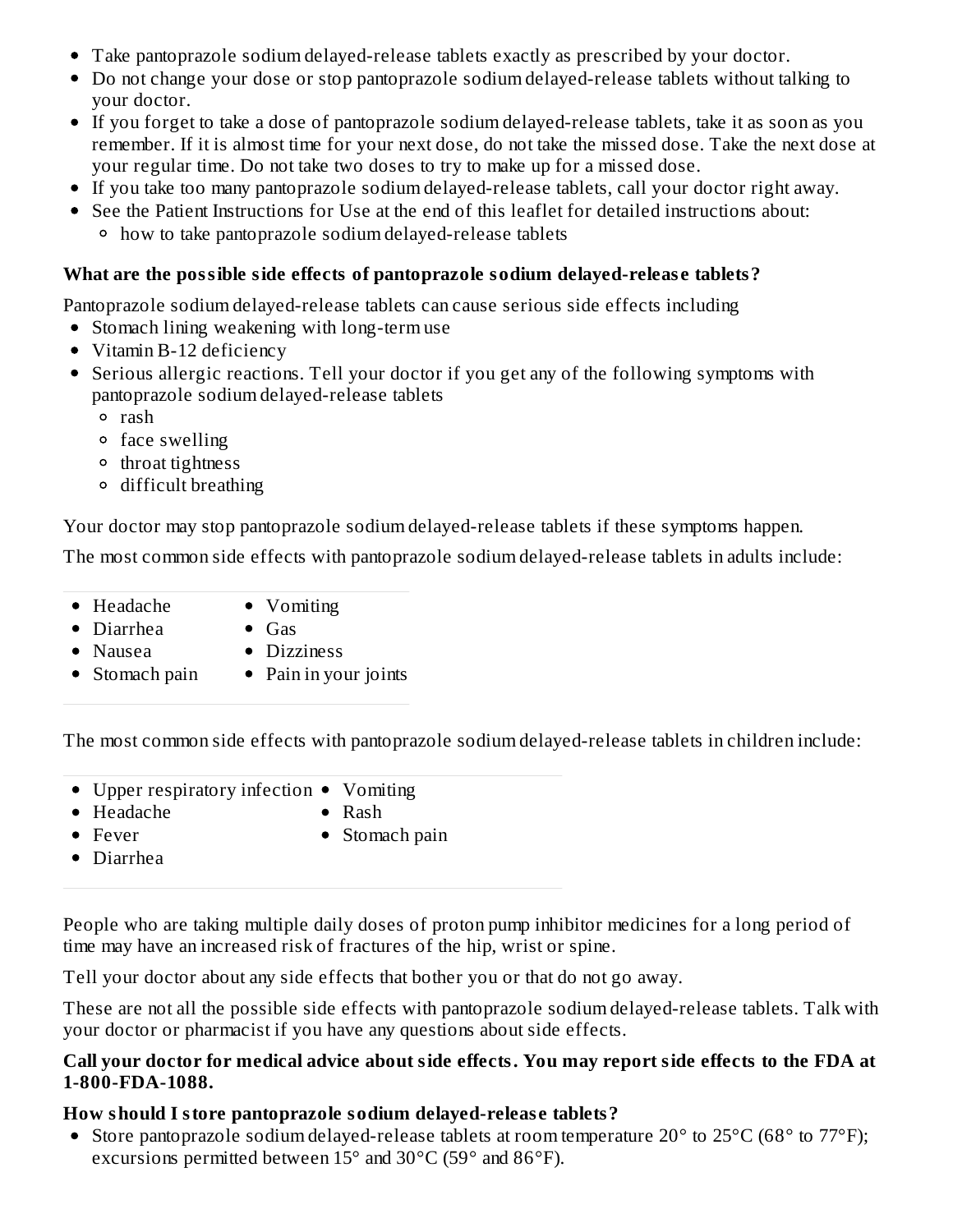- Keep pantoprazole sodium delayed-release tablets and all medicines out of the reach of children.
- Store pantoprazole sodium delayed-release tablets in the original container.

### **General Information**

Medicines are sometimes prescribed for purposes other than those listed in the Patient Information leaflet. Do not use pantoprazole sodium delayed-release tablets for a condition for which it was not prescribed. Do not give pantoprazole sodium delayed-release tablets to other people, even if they have the same symptoms you have. It may harm them.

This Patient Information leaflet provides a summary of the most important information about pantoprazole sodium delayed-release tablets. For more information, ask your doctor. You can ask your doctor or pharmacist for information that is written for healthcare professionals.

For more information, call toll-free 1-800-818-4555.

### **What are the ingredients in pantoprazole sodium delayed-releas e tablets?**

**Active ingredient:** pantoprazole sodium sesquihydrate

**Inactive ingredients:** mannitol, sodium carbonate anhydrous, anhydrous lactose, crospovidone, povidone, calcium stearate, hypromellose, polyethylene glycol, talc, methacrylic acid copolymer type C, triethyl citrate, titanium dioxide and ferric oxide yellow.

Imprinting ink contains shellac glaze, isopropyl alcohol, N-butyl alcohol, propylene glycol, ammonium hydroxide, and iron oxide black.

### **Patient Instructions for Us e**

- You can take pantoprazole sodium delayed-release tablets with food or on an empty stomach.
- Swallow pantoprazole sodium delayed-release tablets whole.
- If you have trouble swallowing a pantoprazole sodium delayed-release 40 mg tablet, you can take two 20 mg tablets instead.
- Do not split, chew, or crush pantoprazole sodium delayed-release tablets.

\* All trademark names are the property of their respective owners.

#### Distributed by:

**Caraco Pharmaceutical Laboratories, Ltd.** 1150 Elijah McCoy Drive, Detroit, MI 48202

Manufactured by: **Sun Pharmaceutical Ind. Ltd.** Halol-Baroda Highway, Halol-389 350, Gujarat, India.

ISS. 12/2010 PJPI0318A

Repackaged by: **Rebel Distributors Corp** Thousand Oaks, CA 91320

#### **PRINCIPAL DISPLAY PANEL**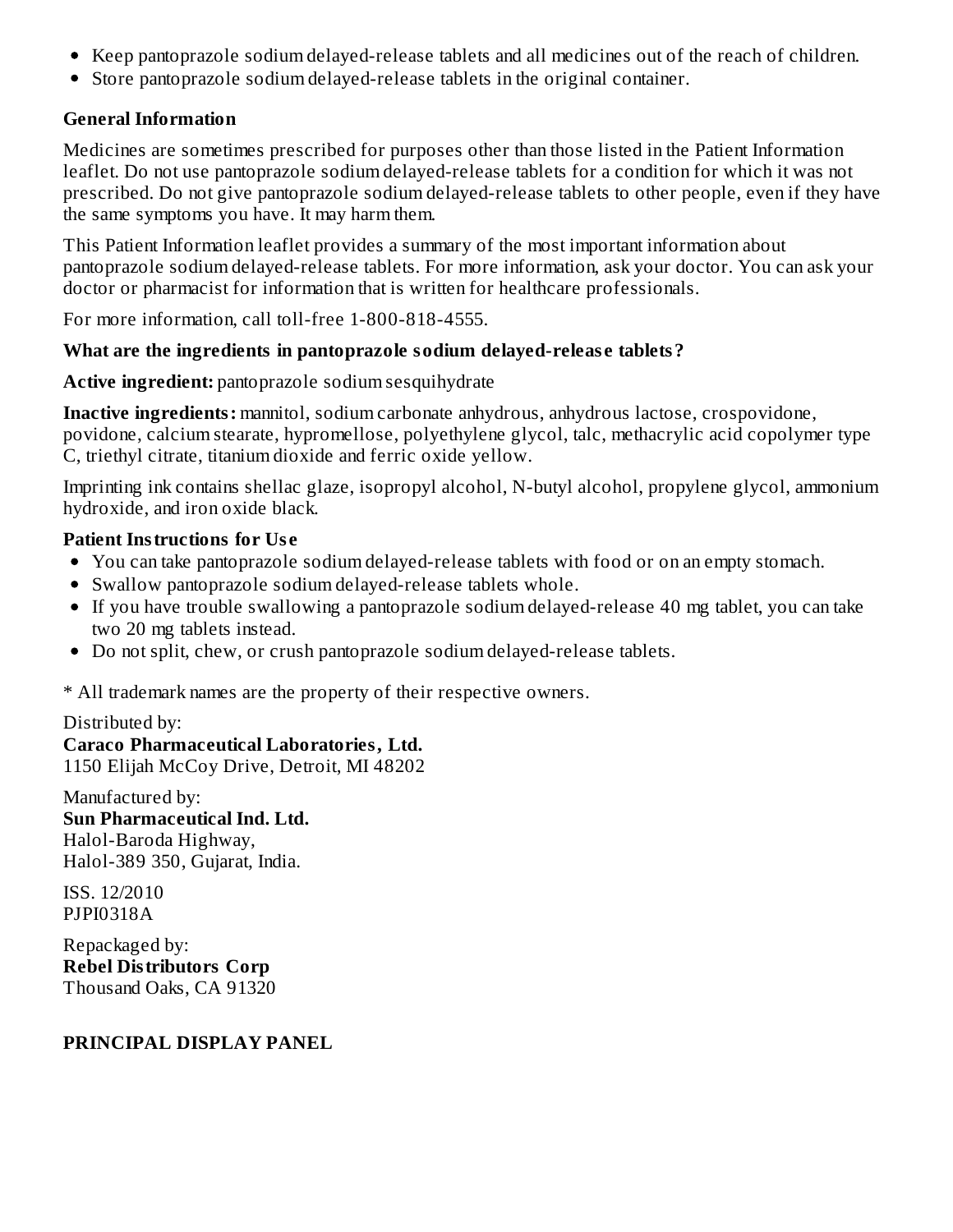

| <b>PANTOPRAZOLE SODIUM</b>                                                              |                         |                    |                              |          |  |  |  |
|-----------------------------------------------------------------------------------------|-------------------------|--------------------|------------------------------|----------|--|--|--|
| pantoprazole sodium tablet, delayed release                                             |                         |                    |                              |          |  |  |  |
|                                                                                         |                         |                    |                              |          |  |  |  |
| <b>Product Information</b>                                                              |                         |                    |                              |          |  |  |  |
| Product Type                                                                            | HUMAN PRESCRIPTION DRUG | Item Code (Source) | NDC:42254-124(NDC:47335-580) |          |  |  |  |
| <b>Route of Administration</b>                                                          | ORAL                    |                    |                              |          |  |  |  |
|                                                                                         |                         |                    |                              |          |  |  |  |
|                                                                                         |                         |                    |                              |          |  |  |  |
| <b>Active Ingredient/Active Moiety</b>                                                  |                         |                    |                              |          |  |  |  |
| <b>Ingredient Name</b>                                                                  |                         |                    | <b>Basis of Strength</b>     | Strength |  |  |  |
| PANTOPRAZOLE SODIUM (UNII: 6871619Q5X) (PANTOPRAZOLE - UNII:D8TST4O562)<br>PANTOPRAZOLE |                         |                    |                              | $40$ mg  |  |  |  |
|                                                                                         |                         |                    |                              |          |  |  |  |
|                                                                                         |                         |                    |                              |          |  |  |  |
| <b>Inactive Ingredients</b>                                                             |                         |                    |                              |          |  |  |  |
| <b>Ingredient Name</b>                                                                  |                         |                    |                              | Strength |  |  |  |
| <b>MANNITOL</b> (UNII: 30WL53L36A)                                                      |                         |                    |                              |          |  |  |  |
| SODIUM CARBONATE (UNII: 45P3261C7T)                                                     |                         |                    |                              |          |  |  |  |
| ANHYDROUS LACTOSE (UNII: 3SY5LH9PMK)                                                    |                         |                    |                              |          |  |  |  |
| CROSPOVIDONE (UNII: 68401960MK)                                                         |                         |                    |                              |          |  |  |  |
| PO VIDO NE (UNII: FZ989GH94E)                                                           |                         |                    |                              |          |  |  |  |
| CALCIUM STEARATE (UNII: 776 XM70 47L)                                                   |                         |                    |                              |          |  |  |  |